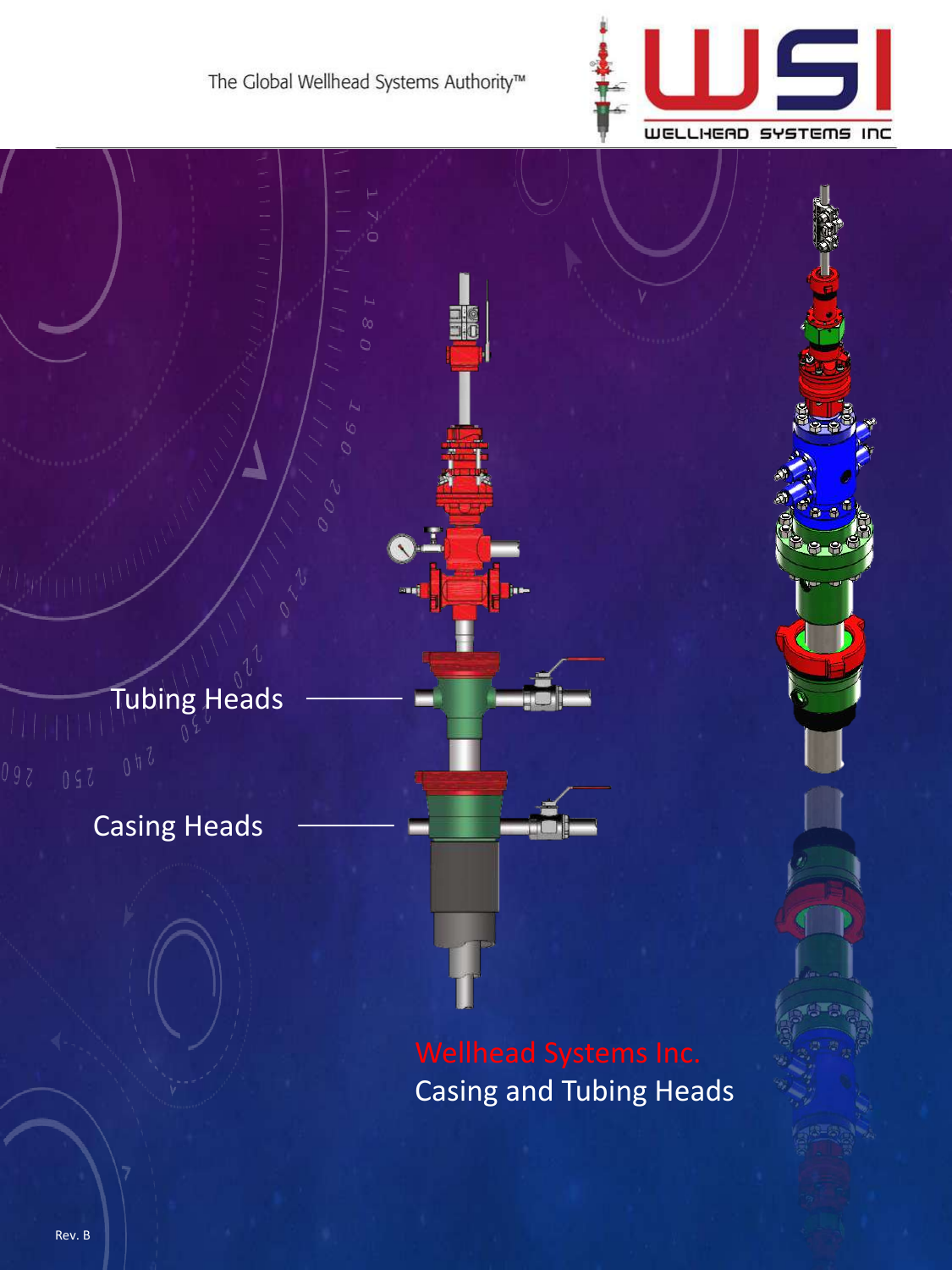### **WSI Difference**



Wellhead Systems Incorporated (WSI) products have been recognized over decades, for unmatched quality, design and superior customer support and service throughout the globe. WSI claimed their recognition in the market place initially, by developing quality independent threaded and submergible wellheads for low pressure hookups. They expanded this product line to offer three different profiles of wellheads most commonly used in the industry today, all manufactured and tested at our Hill City, Kansas facility. New designs and pressure ratings of up to 15K flanged wellhead components have been developed since the inception of the company and today serve not only customers needs in low pressure markets, but customers in need of cross-over components from flanged to Artificial Lift systems. Today, WSI conducts business throughout North America and many international markets spanning the world. While WSI has experienced a significant growth trend, our commitment to the customer's success through our products drives everything that we do.



- Largest Product Line in Industry
- Profile designs include:
	- Larkin
	- Hercules
	- Hinderliter
- 100% product I.D. & full traceability on every permanent wellhead plate
- Special "One-Off" Designs
- **NACE Options**
- Largest Selection of Accessories
- Corrosion Resistant Materials & Coatings
- Environmental Systems
- Parts Interchangeability between models
- Superior Field Service and Training
- Years of Proven Experience

### "Make Your Connection with WSI"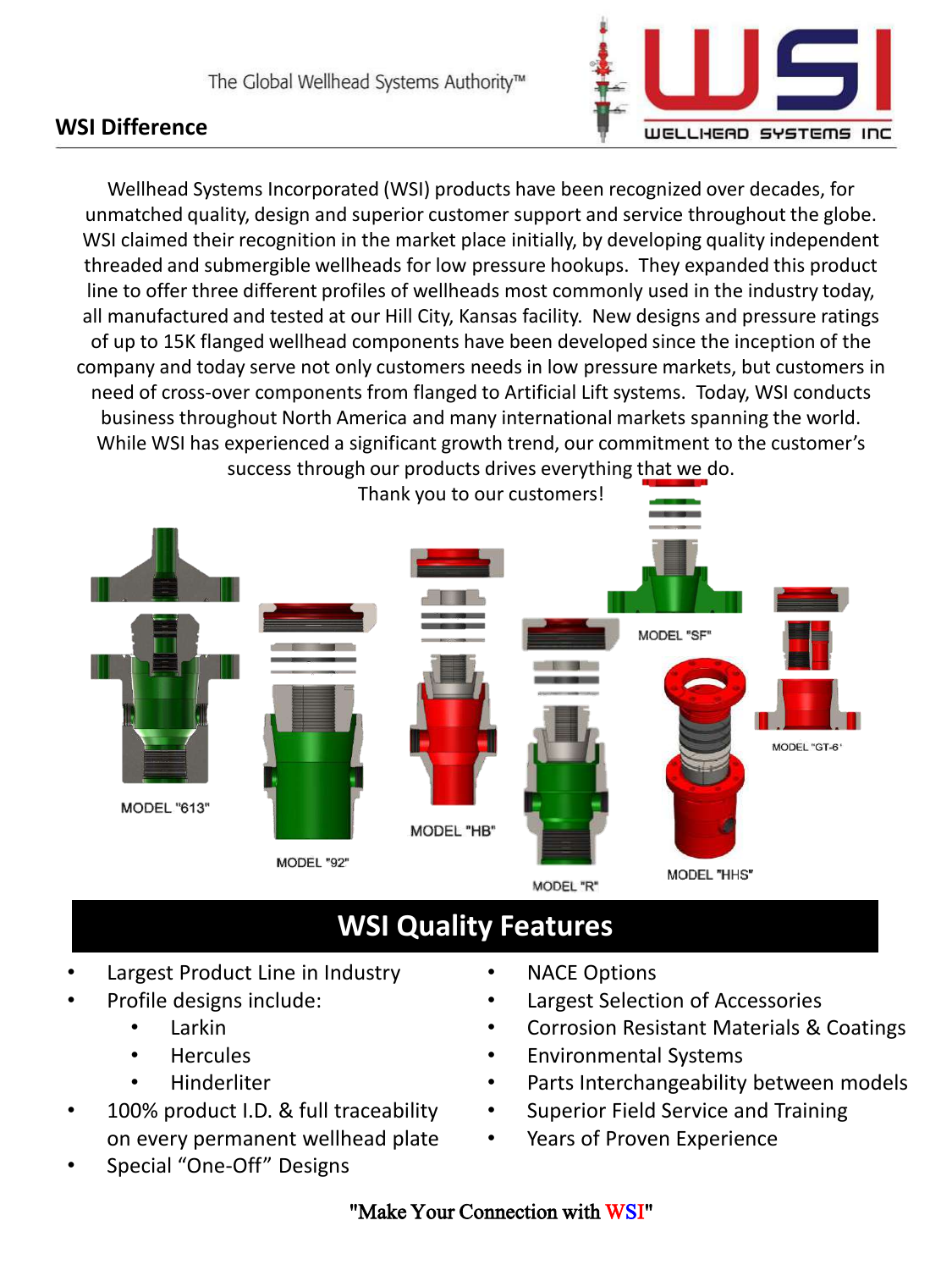



| <b>Description</b>                     | Page |
|----------------------------------------|------|
|                                        | 4    |
|                                        | 5    |
| Larkin Style Casing Heads              |      |
|                                        | 6    |
|                                        | 7    |
|                                        | 8    |
| Larkin Style Tubing Heads              |      |
|                                        | 9    |
| <u>K ………………………………………………………</u>         | 10   |
| R.                                     | 11   |
|                                        | 12   |
|                                        | 13   |
| W2W (G2 Profile)                       | 14   |
| <b>Hercules Style Casing Heads</b>     |      |
|                                        | 15   |
|                                        | 16   |
| CJ                                     | 17   |
| <b>Hercules Style Tubing Heads</b>     |      |
|                                        | 18   |
|                                        | 19   |
|                                        | 20   |
| <b>Submergible Heads</b>               |      |
|                                        | 21   |
|                                        | 22   |
|                                        | 23   |
| <b>Hinderliter Style Casing Heads</b>  |      |
|                                        | 24   |
| <b>Hinderliter Style Tubing Heads</b>  |      |
|                                        | 25   |
|                                        | 26   |
|                                        | 27   |
| Tubing Head Adapters (B-1, B-5 & B2-P) | 28   |
| Drilling/Completion & Companion Flange | 29   |
| Belled Nipple/Slip Joint Coupling      | 30   |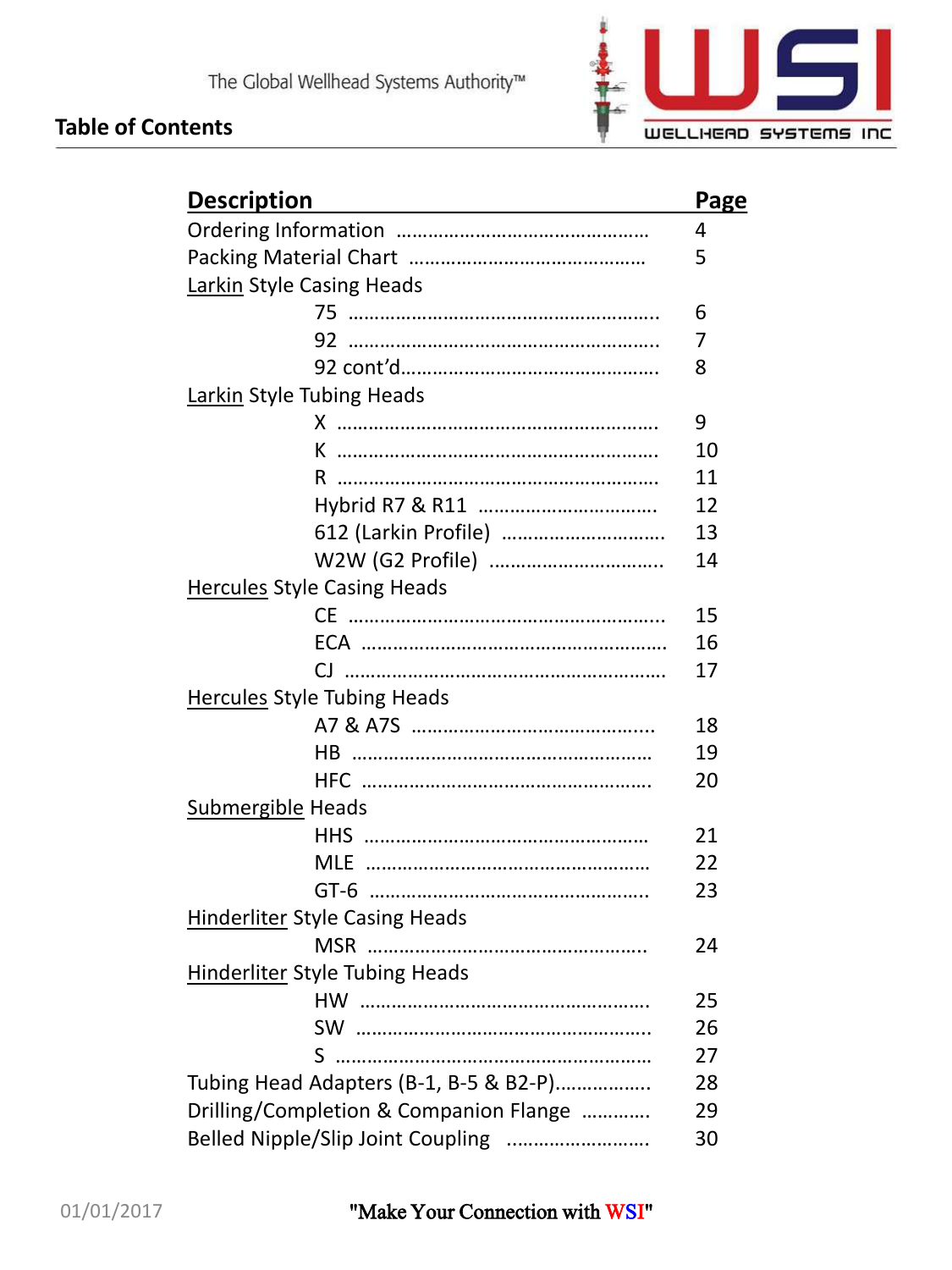### **Order Information**



### **CASING HEAD INFORMATION REQUIRED:**

### • **Bottom Connection**

- A. Casing Size
- B. Type of Connection
	- 1. Thread (Male or Female) 8rd, 10rd, 8V, 10V, 11-1/2V
	- 2. Female Slip Joint (Slip-On Weld)

### **Inner String**

- A. Casing or Tubing Size
- B. Type of Suspension
	- 1. Slips
	- 2. Mandrel (Top & Bottom Thread Style)

### • **Working Pressure Rating**

- A. 1500 PSI WP
- B. 2000 PSI WP
- C. 3000 PSI WP
- D. 5000 PSI WP

### • **Side Outlets**

- A. 2" LP (Standard)
- B. 3" LP (Optional Models Only)

### • **Packing/O-Ring Material**

- A. Nitrile (Standard)
	- B. Other (See Chart on Page 5)

### **TUBING HEAD INFORMATION REQUIRED:**

### • **Bottom Connection**

- A. Casing Size
- B. Type of Connection
	- 1. Thread (Male or Female) 8rd, 10rd, 8V, 10V, 11-1/2V
	- 2. Female Slip Joint (Slip-On Weld)
	- 3. Flange Size & Series
- **Inner String** 
	- A. Tubing Size
	- B. Type of Suspension
		- 1. Slips
		- 2. Mandrel (Top & Bottom Thread Style)
		- 3. Slip or Threaded Suspension Flange (612 & 613 Only)

### • **Working Pressure Rating**

- A. 1500 PSI WP
- B. 2000 PSI WP
- C. 3000 PSI WP
- D. 5000 PSI WP (612 & 613 Models Only)
- E. 10,000 PSI WP (612 & 613 Models Only)
- **Side Outlets**
	- A. 2" LP (Standard)
	- B. 3" LP (Optional Models Only)
	- **Packing/O-Ring Material**
		- A. Nitrile (Standard)
		- B. Other (See Chart on Page 5)

Wellhead Systems Inc. P.O. Box 129 Hill City, KS. 67642 Toll Free: 866-478-2537 Fax: 785-421-2256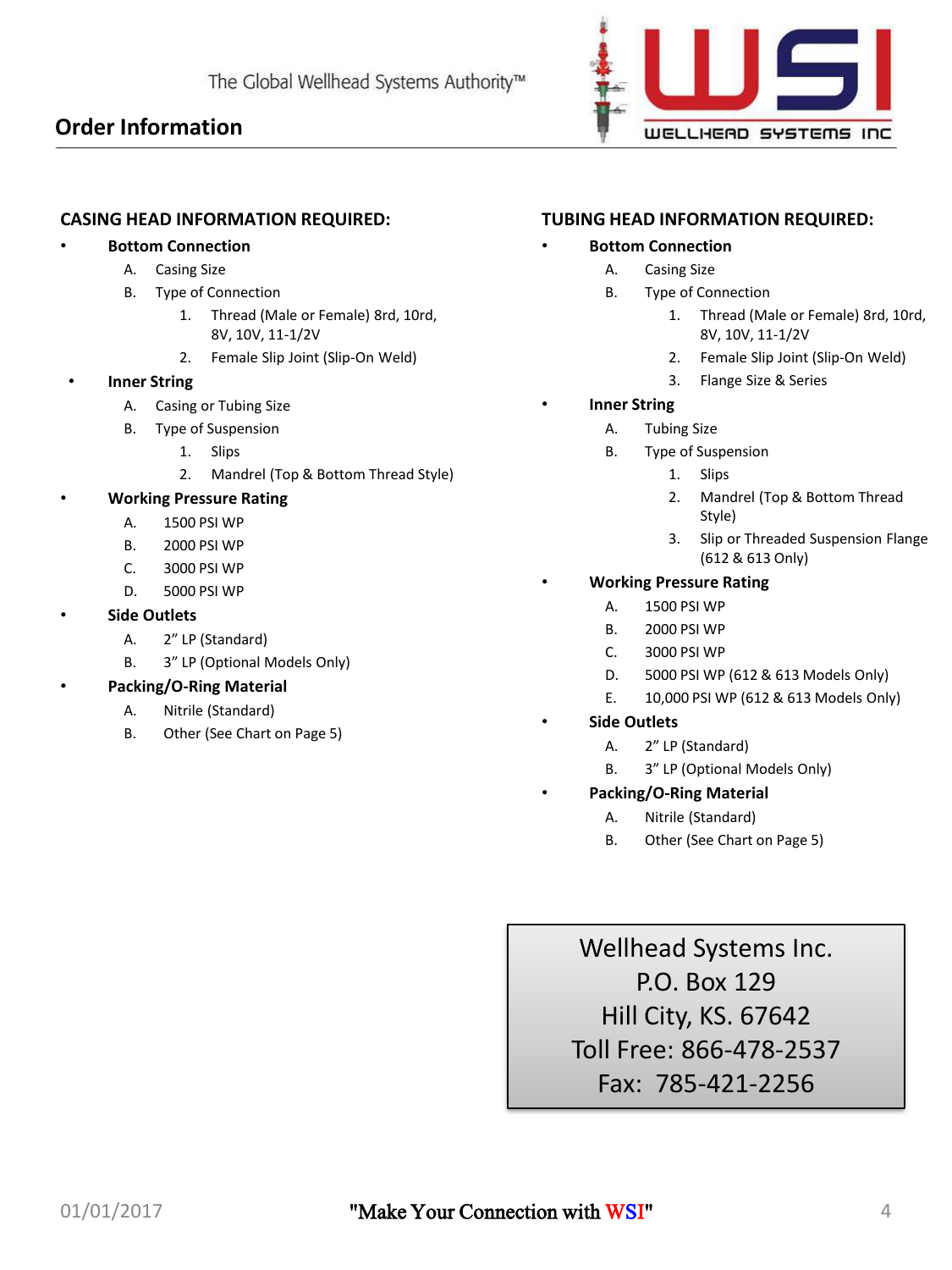

### **Packing Material Chart**

| WELLHEAD PACKING, MANDREL O-RING & STRIPPER RUBBER ELASTOMER SELECTION GUIDE |                                    |                                  |              |                   |                |                         |                                           |                |                                         |
|------------------------------------------------------------------------------|------------------------------------|----------------------------------|--------------|-------------------|----------------|-------------------------|-------------------------------------------|----------------|-----------------------------------------|
| Wellhead<br>Component                                                        | <b>Basic Rubber</b><br><b>Type</b> | Typical<br>Durometer<br>Hardness | Cure<br>Type | Gas Well<br>Serv. | Max.<br>$H_2S$ | Max.<br>CO <sub>2</sub> | Max. Service Temp.<br>$(w / H_2S & CO_2)$ | Steam<br>Serv. | <b>Max Service</b><br>(No $H_2S/CO_2$ ) |
| Packing                                                                      | <b>Nitrile</b>                     | 55-75A                           | P            | <b>NR</b>         | 2%             | $\bullet$ <sub>NR</sub> | $150^{\circ}$ F / 65° C                   | <b>NR</b>      | 250° F/121° C                           |
| Packing                                                                      | Hydrin <sup>®*</sup>               | 60A                              | P            | $\mathsf{R}$      | 5%             | 15%                     | $150^{\circ}$ F / 65° C                   | <b>NR</b>      | 250° F/121° C                           |
| Packing                                                                      | HSN*                               | 65A                              | P            | R                 | 10%            | 20%                     | 225°F / 107°C                             | $\mathsf{R}$   | 325° F/163° C                           |
| Packing                                                                      | Viton®*                            | 80A**                            |              | <b>NR</b>         | 20%            | 5%                      | 200° F / 93° C                            | $R***$         | 400° F/204° C                           |
| O-Ring                                                                       | <b>Nitrile</b>                     | 70A                              | S            | <b>NR</b>         | 2%             | <b>NR</b>               | 150°F/65°C                                | <b>NR</b>      | 250° F/121° C                           |
| O-Ring                                                                       | Nitrile*                           | 90A***                           | P            | <b>HR</b>         | 5%             | 100%                    | 150 $\degree$ F / 65 $\degree$ C          | <b>NR</b>      | 250° F/121° C                           |
| O-Ring                                                                       | Viton <sup>®</sup>                 | 75A                              |              | $\mathsf{R}$      | 20%            | 5%                      | 200° F / 93° C                            | $\mathsf{R}$   | 400° F/204° C                           |
| O-Ring                                                                       | Aflas <sup>®*</sup>                | 80A                              | P            | $\mathsf{R}$      | 35%            | 15%                     | 300° F / 149° C                           | <b>HR</b>      | 450° F/232° C                           |
| Stripper<br>Rubber                                                           | <b>Nitrile</b>                     | 75A                              | P            | <b>NR</b>         | 2%             | <b>NR</b>               | 150°F/65°C                                | <b>NR</b>      | 250° F/121° C                           |
| Stripper<br>Rubber                                                           | HSN*                               | 75A                              | P            | HR                | 10%            | 20%                     | 225°F/107°C                               | $\mathsf{R}$   | 325° F/163° C                           |
| Stripper<br>Rubber                                                           | Hydrin <sup>®*</sup>               | 75A                              | P            | $\mathsf{R}$      | 5%             | 15%                     | $150^{\circ}$ F / 65° C                   | <b>NR</b>      | 250° F/121° C                           |

**Legend:** HSN-Highly Saturated Nitrile (also HNBR) ● **P**-Peroxide cure ● **S**-Sulfur cure ● **NR**-Not Recommended ● HR-Highly Recommended ● R-Recommended only at/below max. temp. shown

- **Contact Customer Service**
- Should only be used in "bolted gland heads" (i.e. HHS)
- For mandrel suspension gas wells &  $CO<sub>2</sub>$  injection wells with annulus pressures above 700 PSI. Other elastomers may undergo swelling & blistering (known as "explosive decompression") after a shut-in gas well is connected to flow line. In gas well applications, mandrel suspension is highly recommended. This elastomer is too rigid for use in packing or stripper rubbers.

**NOTE: The above information is intended as a GUIDE. Field testing may be required to verify the acceptability of optional elastomers, even when the conditions listed in this chart are not exceeded.**

Viton is a registered trademark of E.I. Dupont Corp. Hydrin is a registered trademark of B.F. Goodrich Co. Aflas is a registered trademark of Asahi Glass Co. Ltd.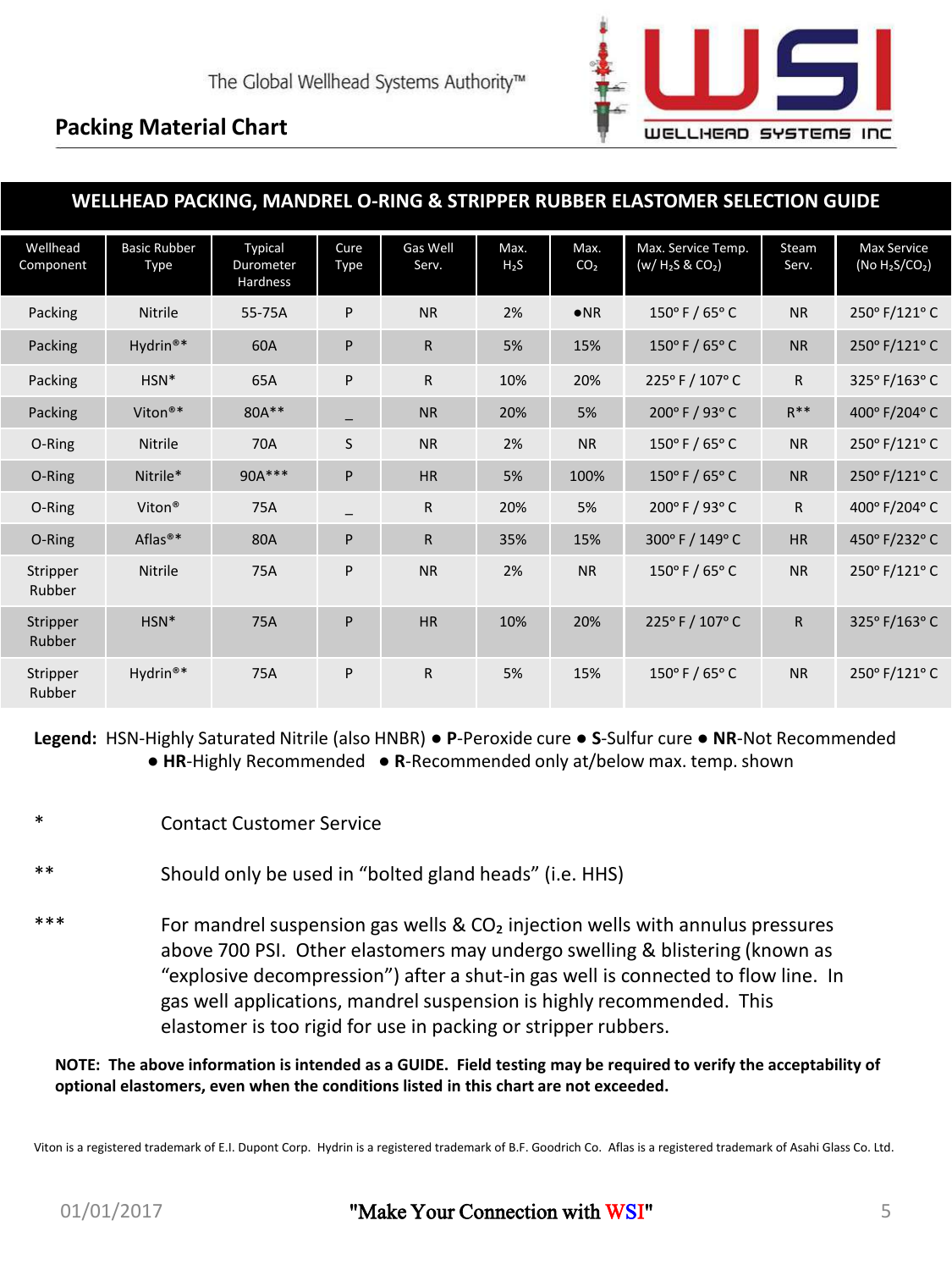



MODEL "75"

| <b>SPECIFICATIONS</b>    |                       |
|--------------------------|-----------------------|
| <b>Bottom Thread</b>     | 8-5/8" O.D. 8rd*      |
| <b>Bottom Connection</b> | Male                  |
| <b>Working Pressure</b>  | 1500 PSI              |
| <b>Test Pressure</b>     | 3000 PSI              |
| Max. Slip Load (2:1 SF)  | 100,000 lbs.          |
| <b>Cap Thread</b>        | 9-5/8" API Modified** |
| <b>Cap Material</b>      | Ductile Iron          |
| <b>Inner String</b>      | $4-1/2$ ", $5-1/2$ "  |
| Suspension               | Slip or Mandrel       |
| <b>Side Outlet</b>       | $2''$ LP              |
| <b>Minimum Bore</b>      | 8.000"                |
| <b>Body Material</b>     | <b>Carbon Steel</b>   |
| <b>Height</b>            | $13 - 3/4"$           |
| Weight                   | 161 lbs.              |
|                          |                       |

\* Other thread styles available upon request of special order

\*\* Caution: WSI recommends using only API modified threaded WSI drilling flanges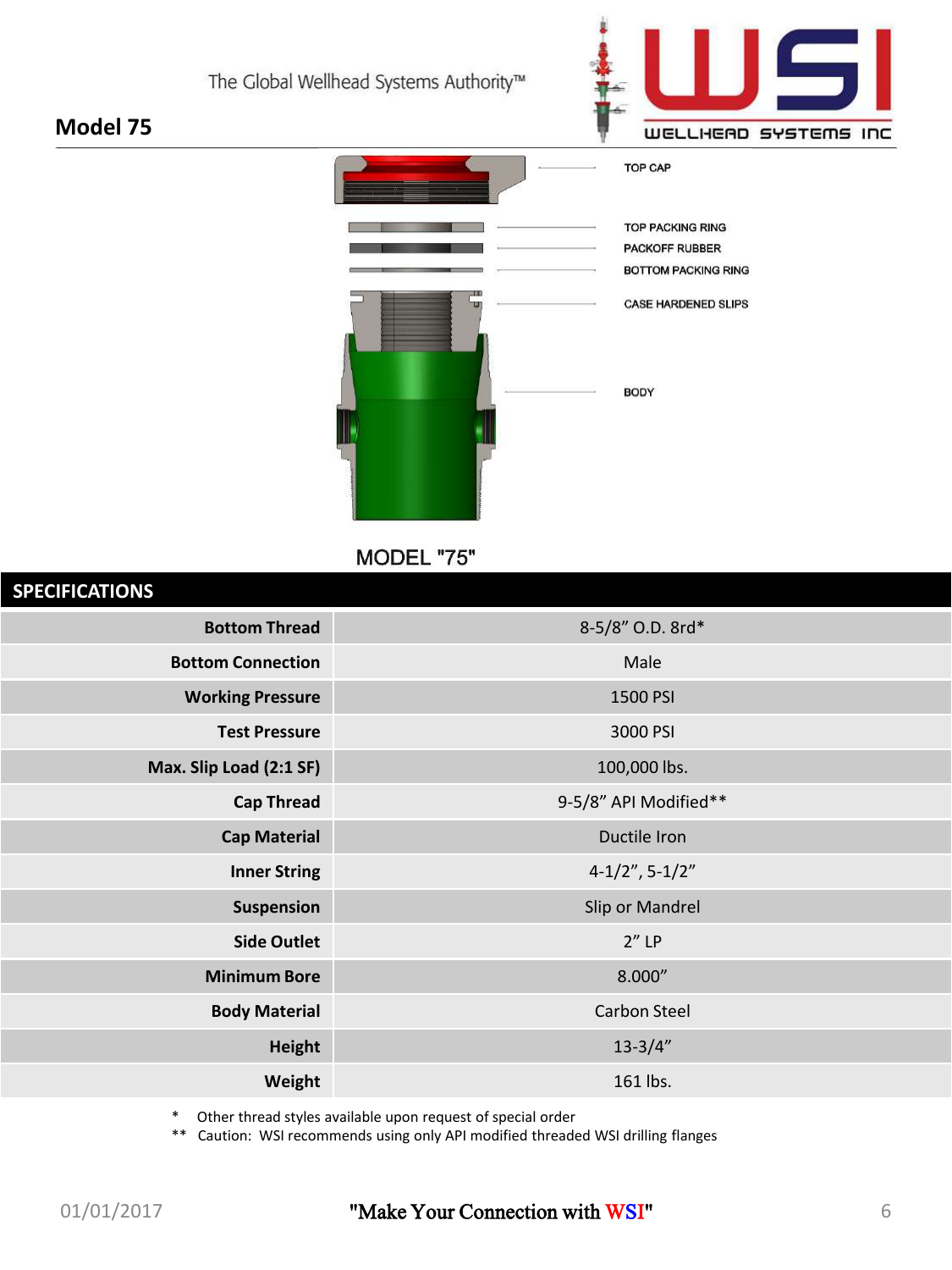

# **TOP CAP TOP PACKING RING** PACKOFF RUBBER **BOTTOM PACKING RING** CASE HARDENED SLIPS **BODY**

MODEL "92"

| <b>SPECIFICATIONS</b>    |                                                       |                                                       |                                              |                                               |
|--------------------------|-------------------------------------------------------|-------------------------------------------------------|----------------------------------------------|-----------------------------------------------|
| <b>Bottom Thread</b>     | 7" O.D. 8rd*                                          | 7-5/8" O.D. 8rd*                                      | 8-5/8" O.D. 8rd*                             | 9-5/8" O.D. 8rd*                              |
| <b>Bottom Connection</b> | Male, Female, SOW                                     | Male, Female, SOW                                     | Male, Female, SOW                            | Male, Female, SOW                             |
| <b>Working Pressure</b>  | 2000 & 3000 PSI                                       | 2000 & 3000 PSI                                       | 2000 & 3000 PSI                              | 2000 & 3000 PSI                               |
| <b>Test Pressure</b>     | 4000 & 6000 PSI                                       | 4000 & 6000 PSI                                       | 4000 & 6000 PSI                              | 4000 & 6000 PSI                               |
| Max. Slip Load (2:1 SF)  | 176,000 lbs.                                          | 176,000 lbs.                                          | 176,000 lbs.                                 | 160,000 lbs.                                  |
| <b>Cap Thread</b>        | 8-5/8" API Mod.**                                     | 9-5/8" API Mod.**                                     | 10-3/4" API Mod.**                           | 11-3/4" API Mod.**                            |
| <b>Cap Material</b>      | Ductile Iron                                          | Ductile Iron                                          | Ductile Iron                                 | Ductile Iron                                  |
| <b>Inner String</b>      | $2-3/8$ ", $2-7/8$ ", $3-$<br>$1/2$ ", 4-1/2", 5-1/2" | $2-3/8$ ", $2-7/8$ ", $3-$<br>$1/2$ ", 4-1/2", 5-1/2" | 2-3/8" thru 3-1/2",<br>$4-1/2$ ", 5-1/2", 7" | 2-3/8" thru 3-1/2", 4-<br>$1/2$ ", 5-1/2", 7" |
| <b>Suspension</b>        | Slip or Mandrel                                       | Slip or Mandrel                                       | Slip or Mandrel                              | Slip or Mandrel                               |
| <b>Side Outlet</b>       | $2''$ LP                                              | $2''$ LP                                              | $2''$ LP                                     | $2''$ LP                                      |
| <b>Minimum Bore</b>      | 6.551''                                               | 6.937''                                               | 8.000"                                       | 8.875"                                        |
| <b>Body Material</b>     | Carbon Steel                                          | Carbon Steel                                          | Carbon Steel                                 | Carbon Steel                                  |
| Height                   | 14"                                                   | 14"                                                   | 14"                                          | 14"                                           |
| Weight                   | 90 lbs.                                               | 125 lbs.                                              | 137 lbs.                                     | 150 lbs.                                      |
|                          |                                                       |                                                       |                                              |                                               |

\* Other thread styles available upon request of special order

\*\* Caution: WSI recommends using only API modified threaded WSI drilling flanges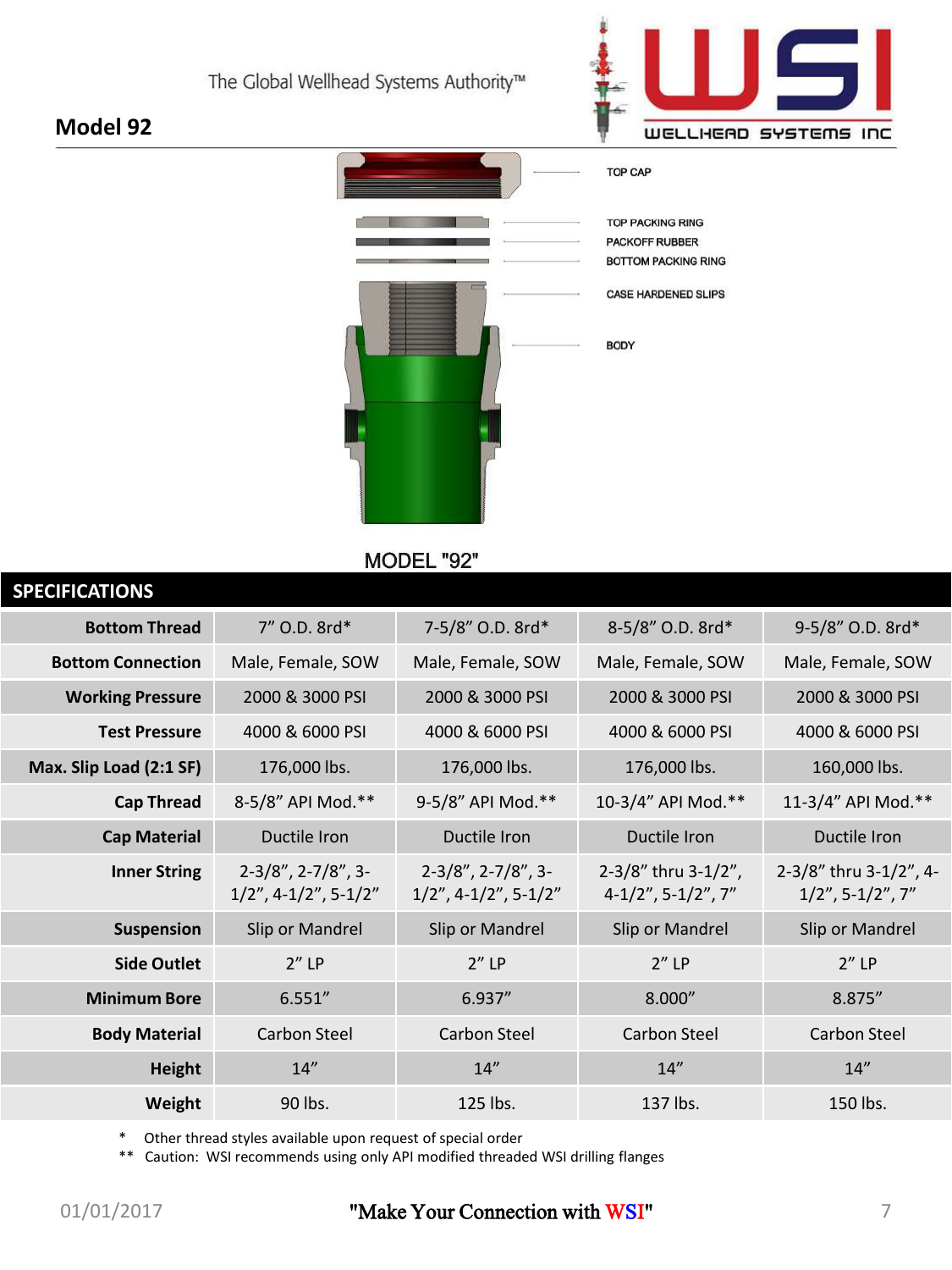

### **Model 92**



### MODEL "92" CASING HEAD **C-22 PROFILE**

| <b>SPECIFICATIONS</b>    |                             |                                      |                                              |                                                 |
|--------------------------|-----------------------------|--------------------------------------|----------------------------------------------|-------------------------------------------------|
| <b>Bottom Thread</b>     | 10-3/4" O.D. 8rd*           | 11-3/4" O.D. 8rd*                    | 12-3/4" O.D. 8rd*                            | 13-3/8" O.D. 8rd*                               |
| <b>Bottom Connection</b> | Male, Female, SOW           | SOW                                  | SOW                                          | SOW                                             |
| <b>Working Pressure</b>  | 2000 PSI                    | 2000 PSI                             | 2000 PSI                                     | 2000 PSI                                        |
| <b>Test Pressure</b>     | 4000 PSI                    | 4000 PSI                             | 4000 PSI                                     | 4000 PSI                                        |
| <b>C-22 Hanger Load</b>  | 200,000 lbs.                | 200,000 lbs.                         | 200,000 lbs.                                 | 200,000 lbs.                                    |
| <b>Cap Thread</b>        | 12-3/4" 8V LP**             | 16" O.D. 8RD**                       | 16" O.D. 8RD**                               | 16" O.D. 8RD**                                  |
| <b>Cap Material</b>      | Ductile Iron                | Ductile Iron                         | Ductile Iron                                 | Ductile Iron                                    |
| <b>Inner String</b>      | $4-1/2$ ", $5-1/2$ ", $7$ " | $4-1/2$ ", 5-1/2", 7",<br>$7 - 5/8"$ | $4-1/2$ ", 5-1/2", 7"<br>$7 - 5/8$ ", 8-5/8" | $4-1/2$ ", 5-1/2", 7"<br>7-5/8", 8-5/8", 9-5/8" |
| <b>Suspension</b>        | Slip or Mandrel             | Slip or Mandrel                      | Slip or Mandrel                              | Slip or Mandrel                                 |
| <b>Side Outlet</b>       | $2''$ LP                    | $2''$ LP                             | $2''$ LP                                     | $2''$ LP                                        |
| <b>Minimum Bore</b>      | 9.922''                     | 10.875"                              | 12.000"                                      | 12.969"                                         |
| <b>Body Material</b>     | <b>Carbon Steel</b>         | Carbon Steel                         | Carbon Steel                                 | Carbon Steel                                    |
| <b>Height</b>            | 16"                         | 19''                                 | 19''                                         | 19''                                            |
| Weight                   | 175 lbs.                    | 450 lbs.                             | 440 lbs.                                     | 430 lbs.                                        |
|                          |                             |                                      |                                              |                                                 |

\* Other thread styles available upon request of special order

\*\* Caution: WSI recommends using only WSI drilling flanges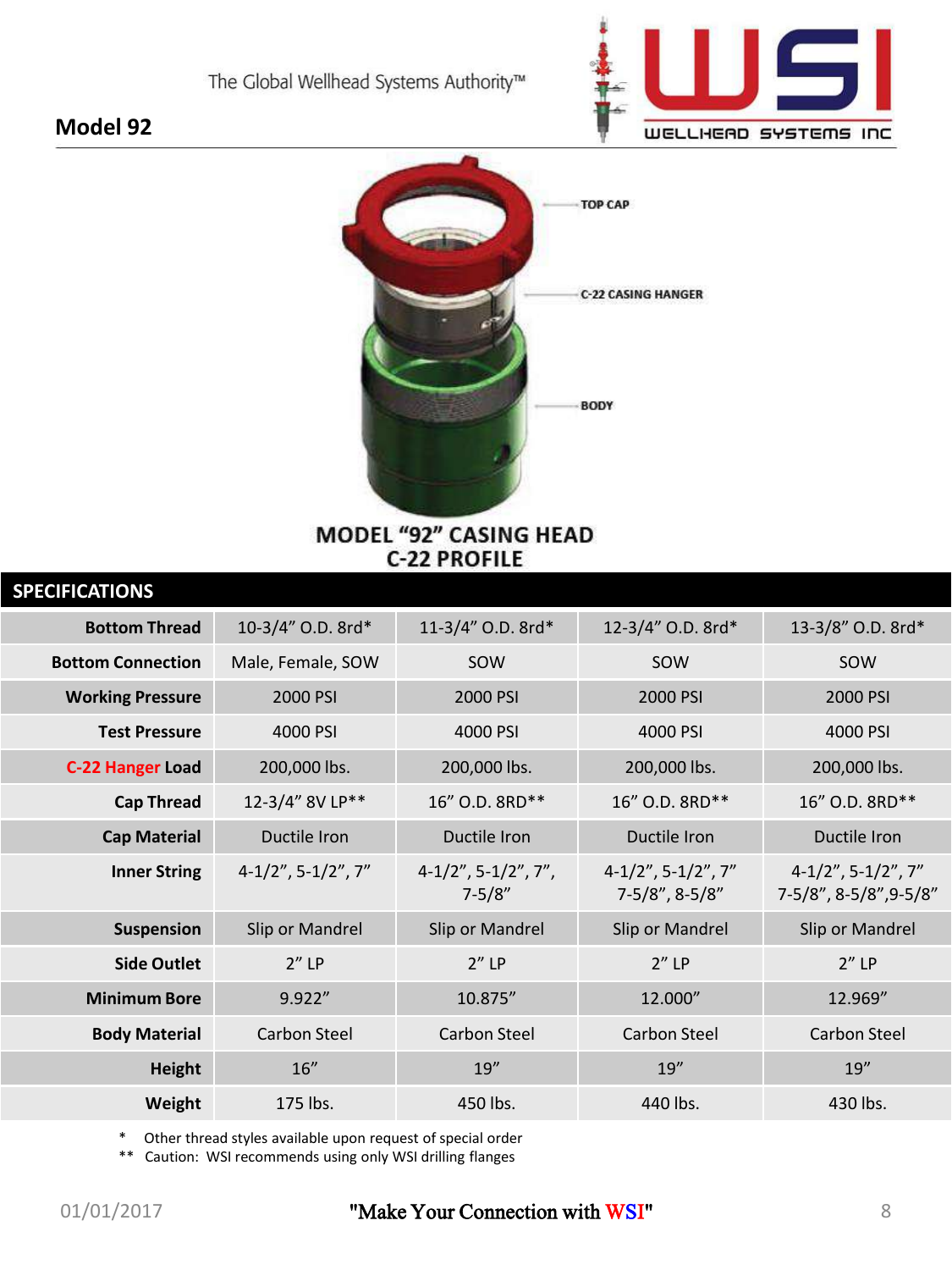



MODEL "X"

| <b>SPECIFICATIONS</b>    |                                                  |
|--------------------------|--------------------------------------------------|
| <b>Bottom Thread</b>     | 2-7/8" EUE 8rd Male *                            |
| <b>Bottom Connection</b> | Male                                             |
| <b>Working Pressure</b>  | 2500 PSI                                         |
| <b>Test Pressure</b>     | 4000 PSI                                         |
| Max. Slip Load (2:1 SF)  | 35,000 lbs.                                      |
| <b>Cap Thread</b>        | 4" 8V                                            |
| <b>Cap Material</b>      | <b>Carbon Steel</b>                              |
| <b>Inner String</b>      | $3/4$ ", $1$ ", $1-1/4$ ", $1-1/2$ ", $2-1/16$ " |
| Suspension               | Slip or Mandrel                                  |
| <b>Side Outlet</b>       | $2''$ LP                                         |
| <b>Minimum Bore</b>      | 2.438"                                           |
| <b>Body Material</b>     | Ductile Iron                                     |
| <b>Height</b>            | $10''$                                           |
| Weight                   | 38 lbs.                                          |
|                          |                                                  |

\* Other thread styles available upon request of special order

**Model X**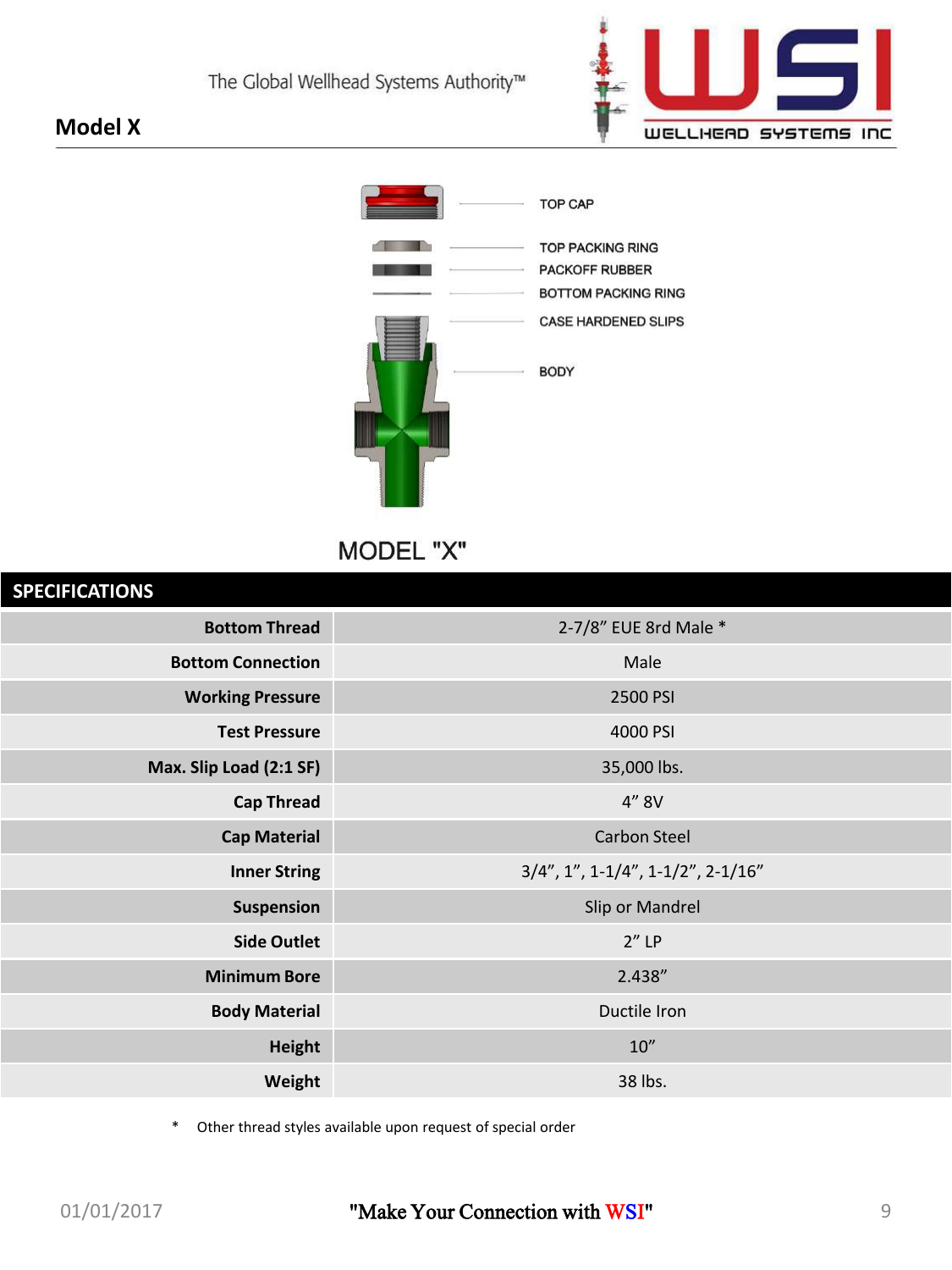### **Model K, MK, SK**

- Model "K" available with:
	- Mandrel (MK)
	- Stripper Rubber (SK)



**TOP PACKING RING** PACKOFF RUBBER **BOTTOM PACKING RING CASE HARDENED SLIPS SLIP BOWL** 

**TOP CAP** 

BODY

MODEL "K"

| 4-1/2" O.D. 8rd*          | 5-1/2" O.D. 8rd*                        | 7" O.D. 8rd*                            |
|---------------------------|-----------------------------------------|-----------------------------------------|
| Male, Female              | Male, Female                            | Male, Female                            |
| 1500 PSI                  | 1500 PSI                                | 1500 PSI                                |
| 3000 PSI                  | 3000 PSI                                | 3000 PSI                                |
| 65,000 lbs.               | 65,000 lbs.                             | 65,000 lbs.                             |
| 7-5/8" API Mod.**         | 7-5/8" API Mod.**                       | 7-5/8" API Mod.**                       |
| Ductile Iron              | Ductile Iron                            | Ductile Iron                            |
| 2-1/16", 2-3/8", & 2-7/8" | 2-1/16", 2-3/8", 2-7/8" &<br>$3 - 1/2"$ | 2-1/16", 2-3/8", 2-7/8" &<br>$3 - 1/2"$ |
| Slip or Mandrel           | Slip or Mandrel                         | Slip or Mandrel                         |
| $2''$ LP                  | $2''$ LP                                | $2''$ LP                                |
| 4.090"                    | 5.012''                                 | 6.456''                                 |
| <b>Carbon Steel</b>       | <b>Carbon Steel</b>                     | <b>Carbon Steel</b>                     |
| 10-1/8" (SK 14-1/2")      | 10-1/8" (SK 14-1/2")                    | 10-1/8" (SK 14-1/2")                    |
| 65 lbs. (SK 96 lbs.)      | 65 lbs. (SK 96 lbs.)                    | 65 lbs. (SK 96 lbs.)                    |
|                           |                                         |                                         |

Other thread styles available upon request of special order

\*\* Caution: WSI recommends using only API modified threaded WSI drilling flanges

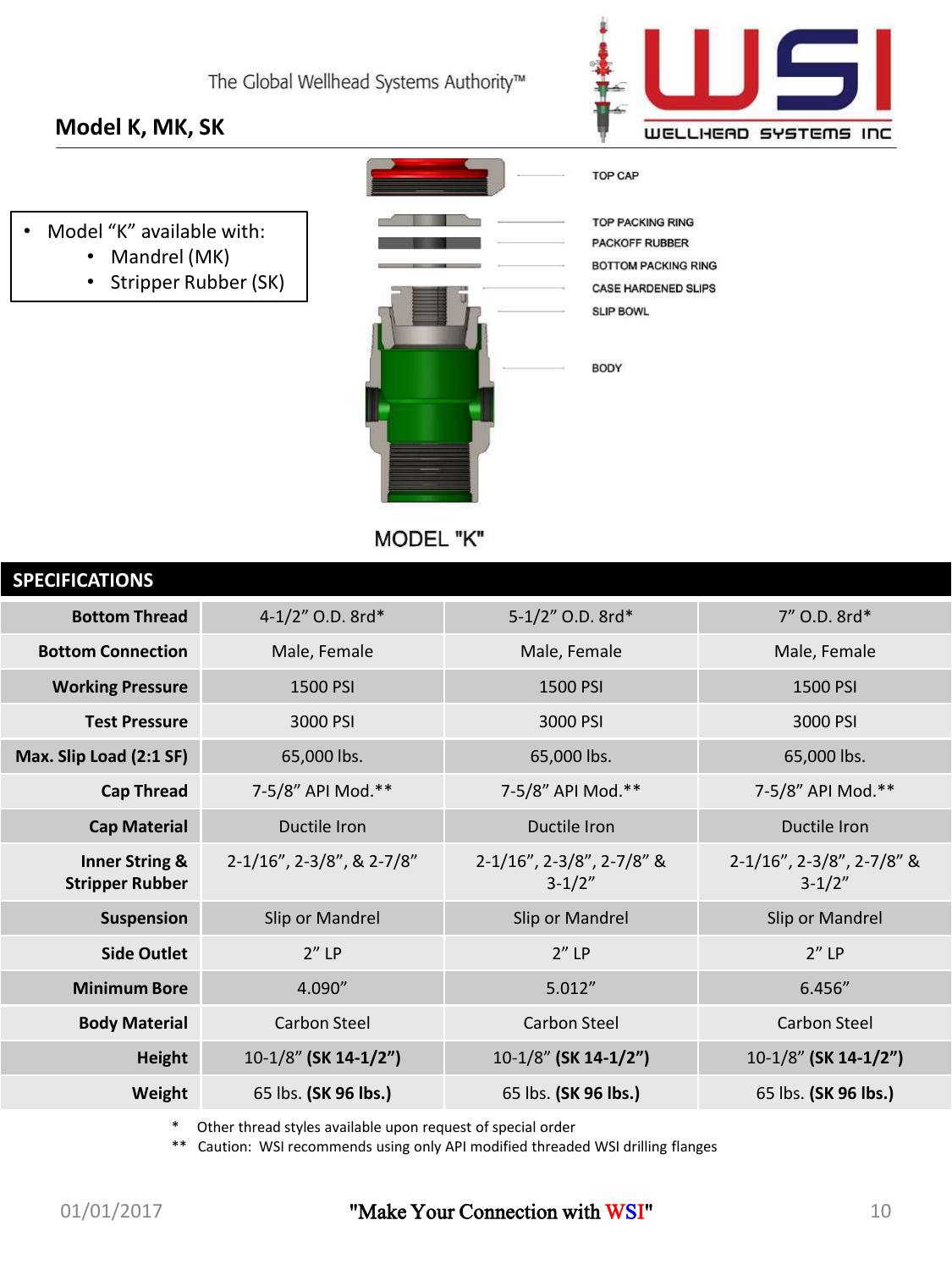### **Model R, MR, SR**





- Mandrel (MR)
- Stripper Rubber (SR)
- Slip-on-weld option
- 4" & 4-1/2" Liner packages available



**MODEL "R"** 



**SLIP BOWL** 

**BODY** 

TOP CAP



**MODEL "R"** 

| <b>SPECIFICATIONS</b>                               |                           |                                                    |                                                             |
|-----------------------------------------------------|---------------------------|----------------------------------------------------|-------------------------------------------------------------|
| <b>Bottom Thread</b>                                | 4-1/2" O.D. 8rd*          | 5-1/2" O.D. 8rd*                                   | 7" O.D. 8rd*                                                |
| <b>Bottom Connection</b>                            | Male, Female, SOW         | Male, Female, SOW                                  | Male, Female, SOW                                           |
| <b>Working Pressure</b>                             | 2000 or 3000 PSI          | 2000 or 3000 PSI                                   | 2000 or 3000 PSI                                            |
| <b>Test Pressure</b>                                | 4000 & 6000 PSI           | 4000 & 6000 PSI                                    | 4000 & 6000 PSI                                             |
| Max. Slip Load (2:1 SF)                             | 85,000 lbs.               | 85,000 lbs.                                        | 85,000 lbs.                                                 |
| <b>Cap Thread</b>                                   | 8-5/8" API Modified**     | 8-5/8" API Modified**                              | 8-5/8" API Modified**                                       |
| <b>Cap Material</b>                                 | Ductile Iron              | Ductile Iron                                       | Ductile Iron                                                |
| <b>Inner String &amp;</b><br><b>Stripper Rubber</b> | 2-1/16", 2-3/8", & 2-7/8" | $2-1/16$ ", $2-3/8$ ", $2-7/8$ ",<br>$3-1/2"$ & 4" | $2-1/16$ ", $2-3/8$ ", $2-7/8$ ",<br>$3-1/2$ ", 4" & 4-1/2" |
| Suspension                                          | Slip or Mandrel           | Slip or Mandrel                                    | Slip or Mandrel                                             |
| <b>Side Outlet</b>                                  | $2''$ LP                  | $2''$ LP                                           | $2''$ LP                                                    |
| <b>Minimum Bore</b>                                 | 4.090''                   | 5.012''                                            | 6.456''                                                     |
| <b>Body Material</b>                                | Carbon Steel              | Carbon Steel                                       | <b>Carbon Steel</b>                                         |
| <b>Height</b>                                       | 13-7/8" (SR 19-5/8")      | 13-7/8" (SR 19-5/8")                               | 13-7/8" (SR 19-5/8")                                        |
| Weight                                              | 132 lbs. (SR 202 lbs.)    | 132 lbs. (SR 202 lbs.)                             | 132 lbs. (SR 202 lbs.)                                      |
|                                                     |                           |                                                    |                                                             |

Other thread styles available upon request of special order

\*\* Caution: WSI recommends using only API modified threaded WSI drilling flanges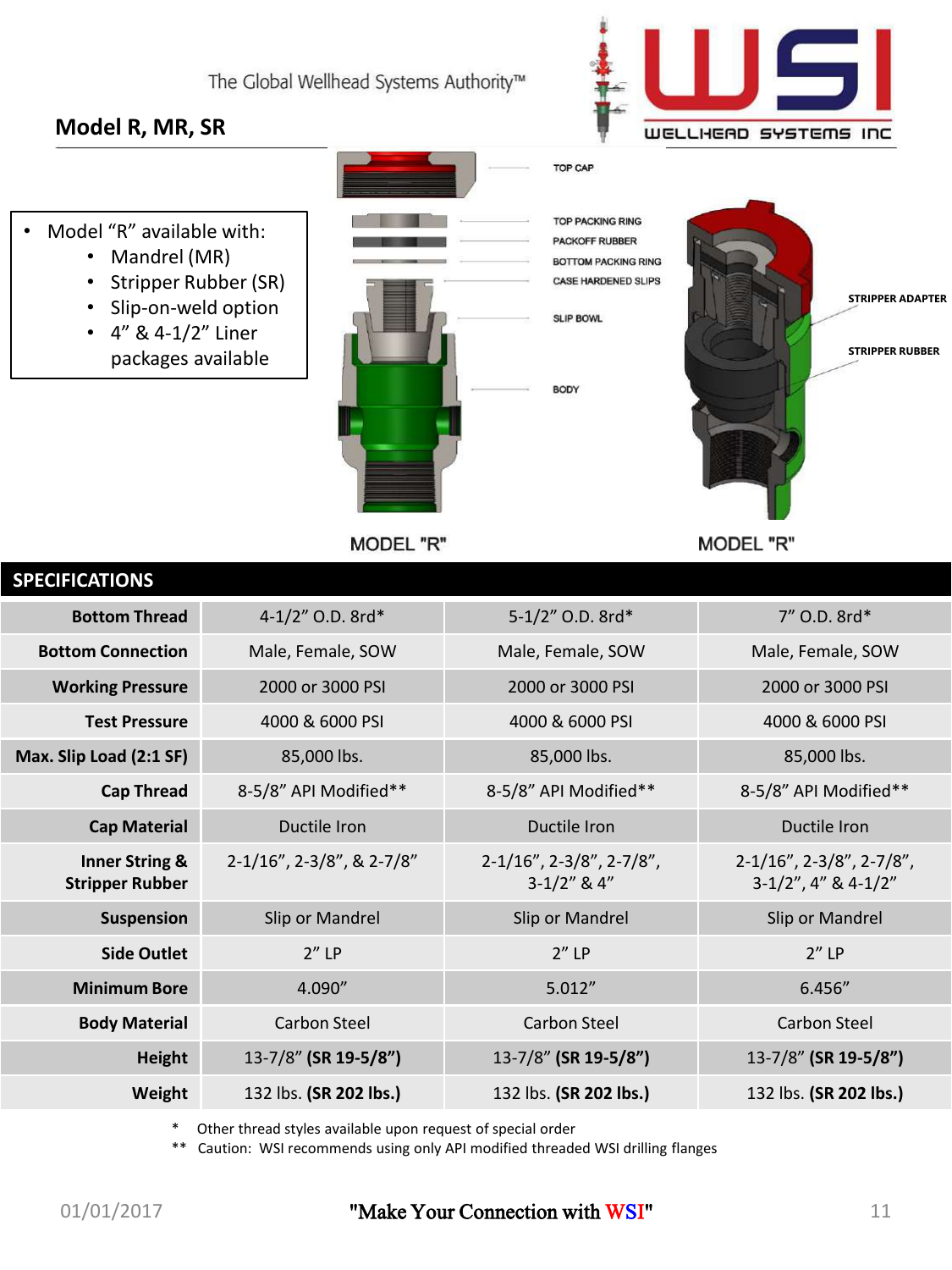

### **Hybrid Model R7 & R11**



HYBRID MODEL "R" 7"

HYBRID MODEL "R" 11"

| 7-1/16" 2/3M DD                                              | $7-1/16''$ 3M                                                | 11" 3M                                                       |
|--------------------------------------------------------------|--------------------------------------------------------------|--------------------------------------------------------------|
| API 6A                                                       | API 6A                                                       | API 6A                                                       |
| 2000 PSI                                                     | 3000 PSI                                                     | 3000 PSI                                                     |
| 4000 PSI                                                     | 6000 PSI                                                     | 6000 PSI                                                     |
| 85,000 lbs.                                                  | 85,000 lbs.                                                  | 85,000 lbs.                                                  |
| 8-5/8" API Modified                                          | 8-5/8" API Modified                                          | 8-5/8" API Modified                                          |
| Ductile Iron                                                 | Ductile Iron                                                 | Ductile Iron                                                 |
| $2-1/16$ ", $2-3/8$ ", $2-7/8$ ",<br>$3-1/2$ ", 4", & 4-1/2" | $2-1/16$ ", $2-3/8$ ", $2-7/8$ ",<br>$3-1/2$ ", 4", & 4-1/2" | $2-1/16$ ", $2-3/8$ ", $2-7/8$ ",<br>$3-1/2$ ", 4", & 4-1/2" |
| <b>Slips or Mandrel</b>                                      | <b>Slips or Mandrel</b>                                      | <b>Slips or Mandrel</b>                                      |
| $2''$ LP                                                     | $2''$ LP                                                     | $2''$ LP                                                     |
| 6.551''                                                      | 6.551''                                                      | 6.551''                                                      |
| Carbon Steel                                                 | Carbon Steel                                                 | Carbon Steel                                                 |
| 19''                                                         | 19''                                                         | 19''                                                         |
| 220 lbs.                                                     | 230 lbs.                                                     | 340 lbs.                                                     |
|                                                              |                                                              |                                                              |

\* Stripper Rubber only available through 3-1/2"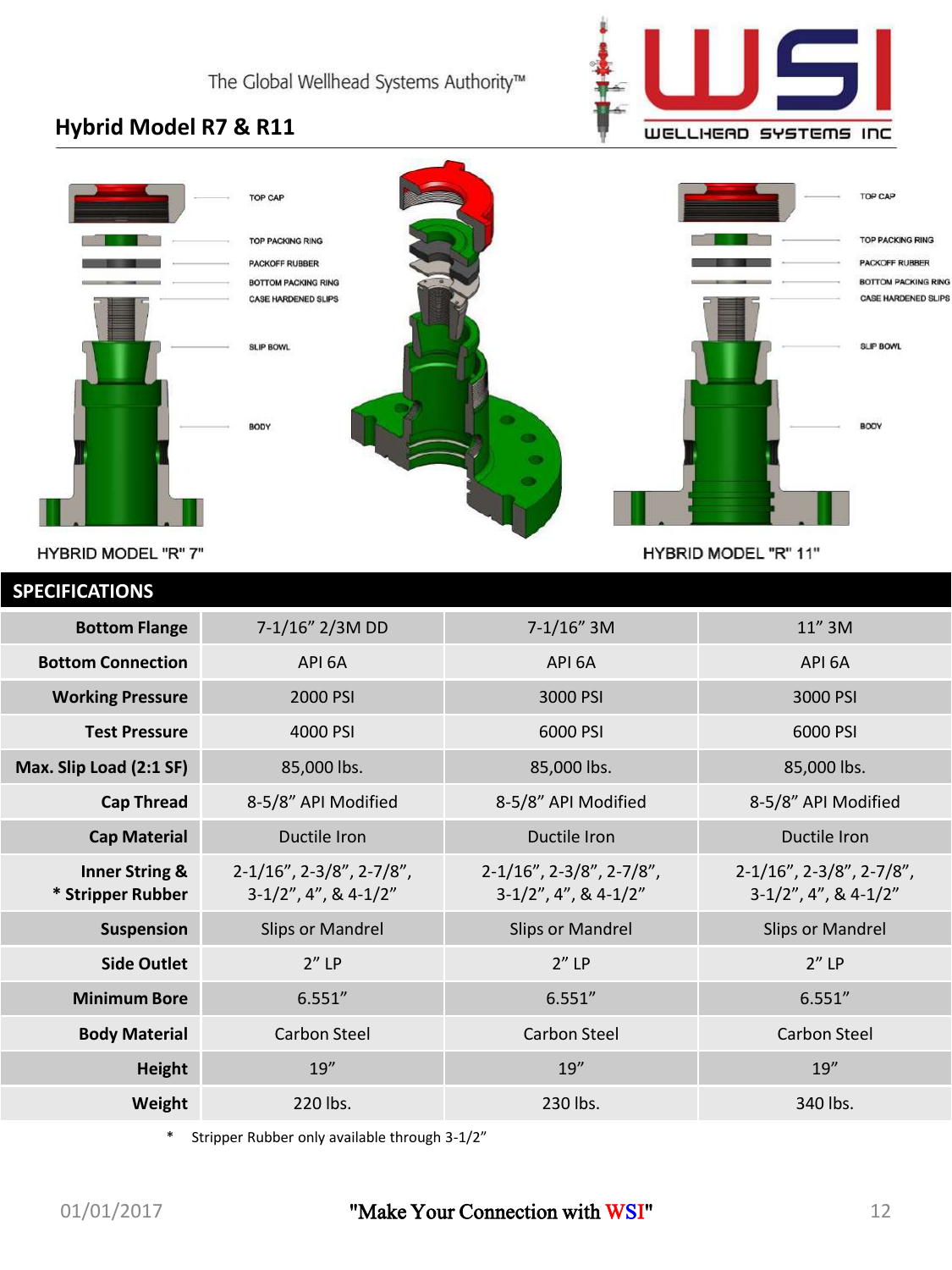## WELLHEAD SYSTEMS INC **TOP GLAND RING TOP PACKING RING** PACKOFF RUBBER **BOTTOM PACKING RING**

### **Model 612 (Larkin Profile)**



| <b>Bottom Thread</b>     | 4-1/2" O.D. 8rd            | 5-1/2" O.D. 8rd                         | 7" O.D. 8rd                           |
|--------------------------|----------------------------|-----------------------------------------|---------------------------------------|
| <b>Bottom Connection</b> | Female, SOW                | Female, SOW                             | Female, SOW                           |
| <b>Working Pressure</b>  | 2000, 3000 or 5000 PSI     | 2000, 3000 or 5000 PSI                  | 2000, 3000 or 5000 PSI                |
| <b>Test Pressure</b>     | $2:1$ SF                   | $2:1$ SF                                | $2:1$ SF                              |
| Max. Slip Load (2:1 SF)  | 85,000 lbs.                | 85,000 lbs.                             | 85,000 lbs.                           |
| <b>Flange Material</b>   | Carbon Steel               | Carbon Steel                            | Carbon Steel                          |
| <b>Inner String</b>      | 2-1/16", 2-3/8" & 2-7/8"   | 2-1/16", 2-3/8", 2-7/8" &<br>$3 - 1/2"$ | 2-1/16", 2-3/8", 2-7/8" &<br>$3-1/2"$ |
| Suspension               | Threaded, Slips or Mandrel | Threaded, Slips or Mandrel              | Threaded, Slips or Mandrel            |
| <b>Side Outlet</b>       | $2''$ LP                   | $2''$ LP                                | $2''$ LP                              |
| <b>Minimum Bore</b>      | 4.090"                     | 5.012''                                 | 6.551''                               |
| <b>Body Material</b>     | Carbon Steel               | <b>Carbon Steel</b>                     | Carbon Steel                          |
| Height                   | $20 - 1/4"$                | $20 - 1/4"$                             | $20 - 1/4"$                           |
| Weight                   | 350 lbs.                   | 350 lbs.                                | 350 lbs.                              |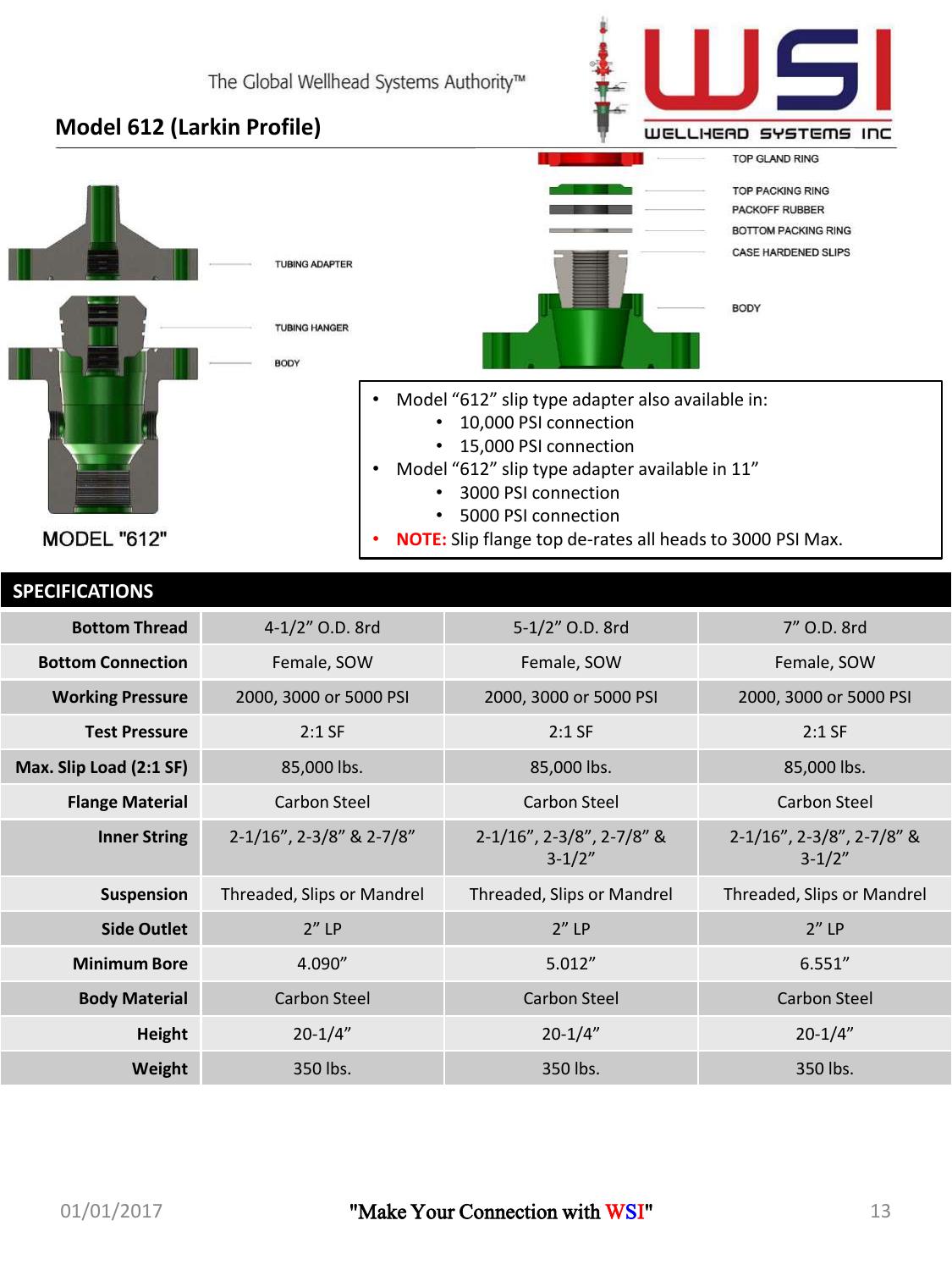### **W2W (G2 Profile)**



| <b>SPECIFICATIONS</b>    |                          |                                         |                                         |
|--------------------------|--------------------------|-----------------------------------------|-----------------------------------------|
| <b>Bottom Thread</b>     | 4-1/2" O.D. 8rd          | 5-1/2" O.D. 8rd                         | 7" O.D. 8rd                             |
| <b>Bottom Connection</b> | Female, SOW              | Female, SOW                             | Female, SOW                             |
| <b>Working Pressure</b>  | 2000, 3000 or 5000 PSI   | 2000, 3000 or 5000 PSI                  | 2000, 3000 or 5000 PSI                  |
| <b>Test Pressure</b>     | 4000, 6000 or 10,000 PSI | 4000, 6000 or 10,000 PSI                | 4000, 6000 or 10,000 PSI                |
| Max. Slip Load (2:1 SF)  | 85,000 lbs.              | 85,000 lbs.                             | 85,000 lbs.                             |
| <b>Flange Material</b>   | Carbon Steel             | Carbon Steel                            | Carbon Steel                            |
| <b>Inner String</b>      | 2-1/16", 2-3/8" & 2-7/8" | 2-1/16", 2-3/8", 2-7/8" &<br>$3 - 1/2"$ | 2-1/16", 2-3/8", 2-7/8" &<br>$3 - 1/2"$ |
| Suspension               | Thread, Slips or Mandrel | Thread, Slips or Mandrel                | Thread, Slips or Mandrel                |
| <b>Side Outlet</b>       | $2''$ LP                 | $2''$ LP                                | $2''$ LP                                |
| <b>Minimum Bore</b>      | 4.090''                  | 5.012''                                 | 6.551''                                 |
| <b>Body Material</b>     | Carbon Steel             | Carbon Steel                            | Carbon Steel                            |
| <b>Height</b>            | $20 - 1/4"$              | $20 - 1/4"$                             | $20 - 1/4"$                             |
| Weight                   | 350 lbs.                 | 350 lbs.                                | 350 lbs.                                |

WELLHEAD SYSTEMS INC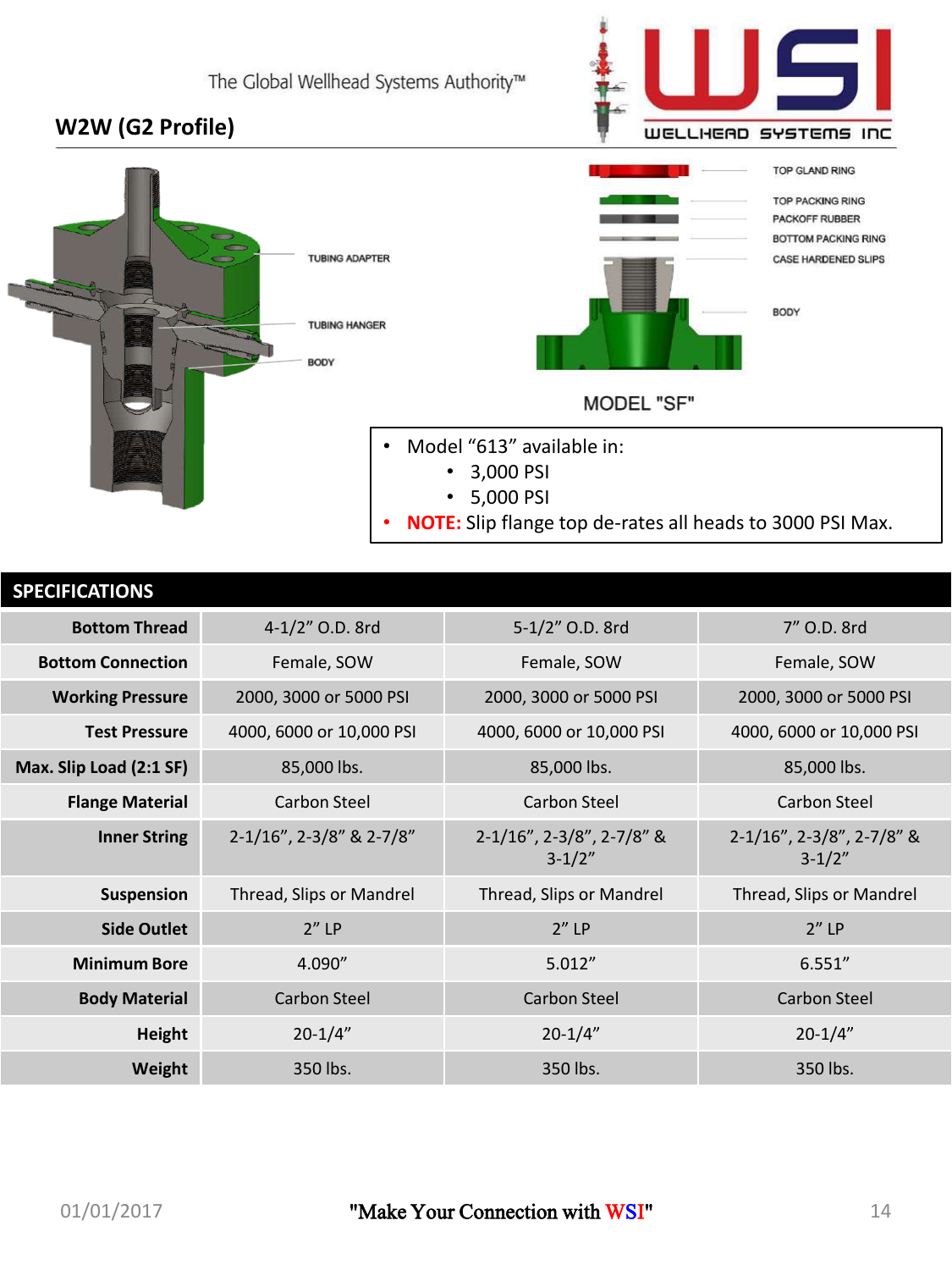

### **Model CE**



MODEL "CE"

### **SPECIFICATIONS**

| <u>JI LUITUATIUTU</u>    |                   |
|--------------------------|-------------------|
| <b>Bottom Thread</b>     | 8-5/8" O.D. 8rd   |
| <b>Bottom Connection</b> | Male              |
| <b>Working Pressure</b>  | 1500 PSI          |
| <b>Test Pressure</b>     | 3000 PSI          |
| Max. Slip Load (2:1 SF)  | 90,000 lbs.       |
| <b>Cap Thread</b>        | 9-5/8" Full API   |
| <b>Cap Material</b>      | Ductile Iron      |
| <b>Inner String</b>      | $4-1/2$ ", 5-1/2" |
| Suspension               | Slip or Mandrel   |
| <b>Side Outlet</b>       | $2''$ LP          |
| <b>Minimum Bore</b>      | 8.000''           |
| <b>Body Material</b>     | Ductile Iron      |
| <b>Height</b>            | $12 - 3/4"$       |
| Weight                   | 159 lbs.          |
|                          |                   |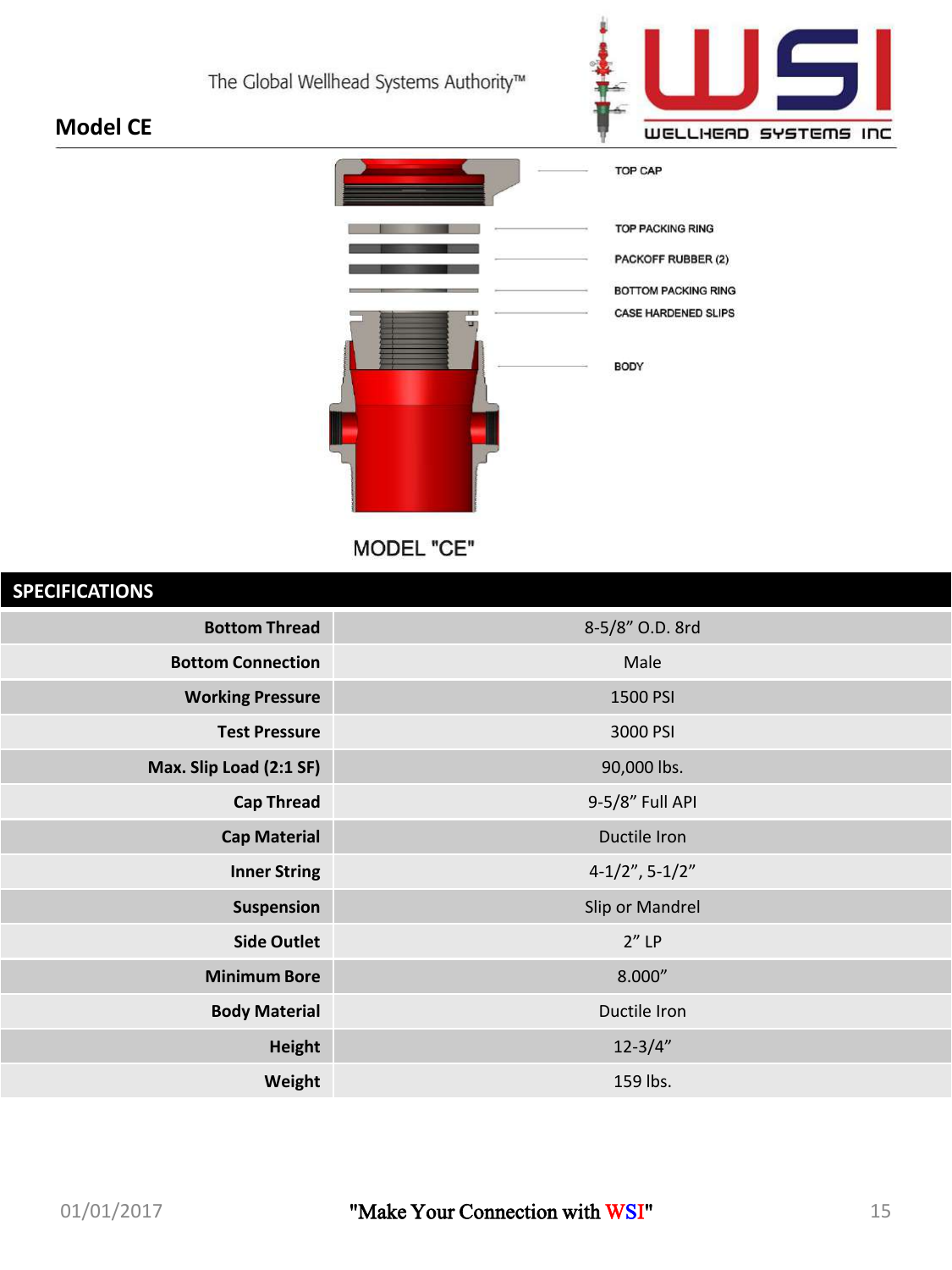

# **TOP CAP TOP PACKING RING** PACKOFF RUBBER (2) **BOTTOM PACKING RING** CASE HARDENED SLIPS BODY

**MODEL "ECA"** 

| <b>SPECIFICATIONS</b>    |                      |
|--------------------------|----------------------|
| <b>Bottom Thread</b>     | 8-5/8" O.D. 8rd      |
| <b>Bottom Connection</b> | Male, Female, SOW    |
| <b>Working Pressure</b>  | 2000 PSI             |
| <b>Test Pressure</b>     | 4000 PSI             |
| Max. Slip Load (2:1 SF)  | 150,000 lbs.         |
| <b>Cap Thread</b>        | 10-3/4" Full API     |
| <b>Cap Material</b>      | Ductile Iron         |
| <b>Inner String</b>      | $4-1/2$ ", $5-1/2$ " |
| Suspension               | Slip or Mandrel      |
| <b>Side Outlet</b>       | $2''$ LP             |
| <b>Minimum Bore</b>      | 8.000''              |
| <b>Body Material</b>     | <b>Carbon Steel</b>  |
| <b>Height</b>            | 14"                  |
| Weight                   | 137 lbs.             |

**Model ECA**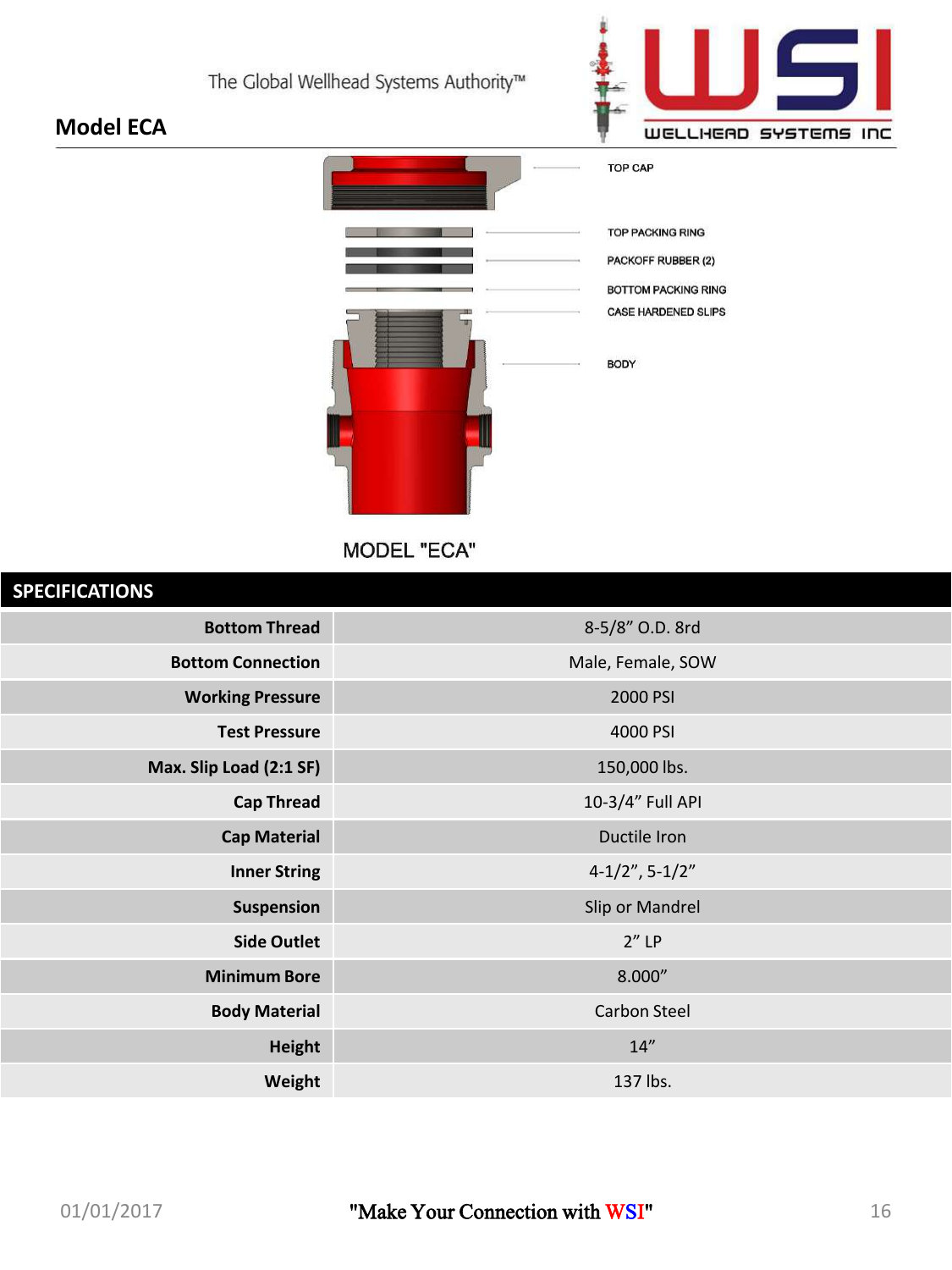

### **Model CJ**



MODEL "CJ"

| <b>SPECIFICATIONS</b>    |                      |
|--------------------------|----------------------|
| <b>Bottom Thread</b>     | 8-5/8" O.D. 8rd      |
| <b>Bottom Connection</b> | Male, Female, SOW    |
| <b>Working Pressure</b>  | 2000 PSI             |
| <b>Test Pressure</b>     | 4000 PSI             |
| Max. Slip Load (2:1 SF)  | 150,000 lbs.         |
| <b>Cap Thread</b>        | 10-3/4" Full API     |
| <b>Cap Material</b>      | <b>Carbon Steel</b>  |
| <b>Inner String</b>      | $4-1/2$ ", $5-1/2$ " |
| Suspension               | Slip or Mandrel      |
| <b>Side Outlet</b>       | $2''$ LP             |
| <b>Minimum Bore</b>      | 8.000''              |
| <b>Body Material</b>     | <b>Carbon Steel</b>  |
| <b>Height</b>            | 13''                 |
| Weight                   | 145 lbs.             |
|                          |                      |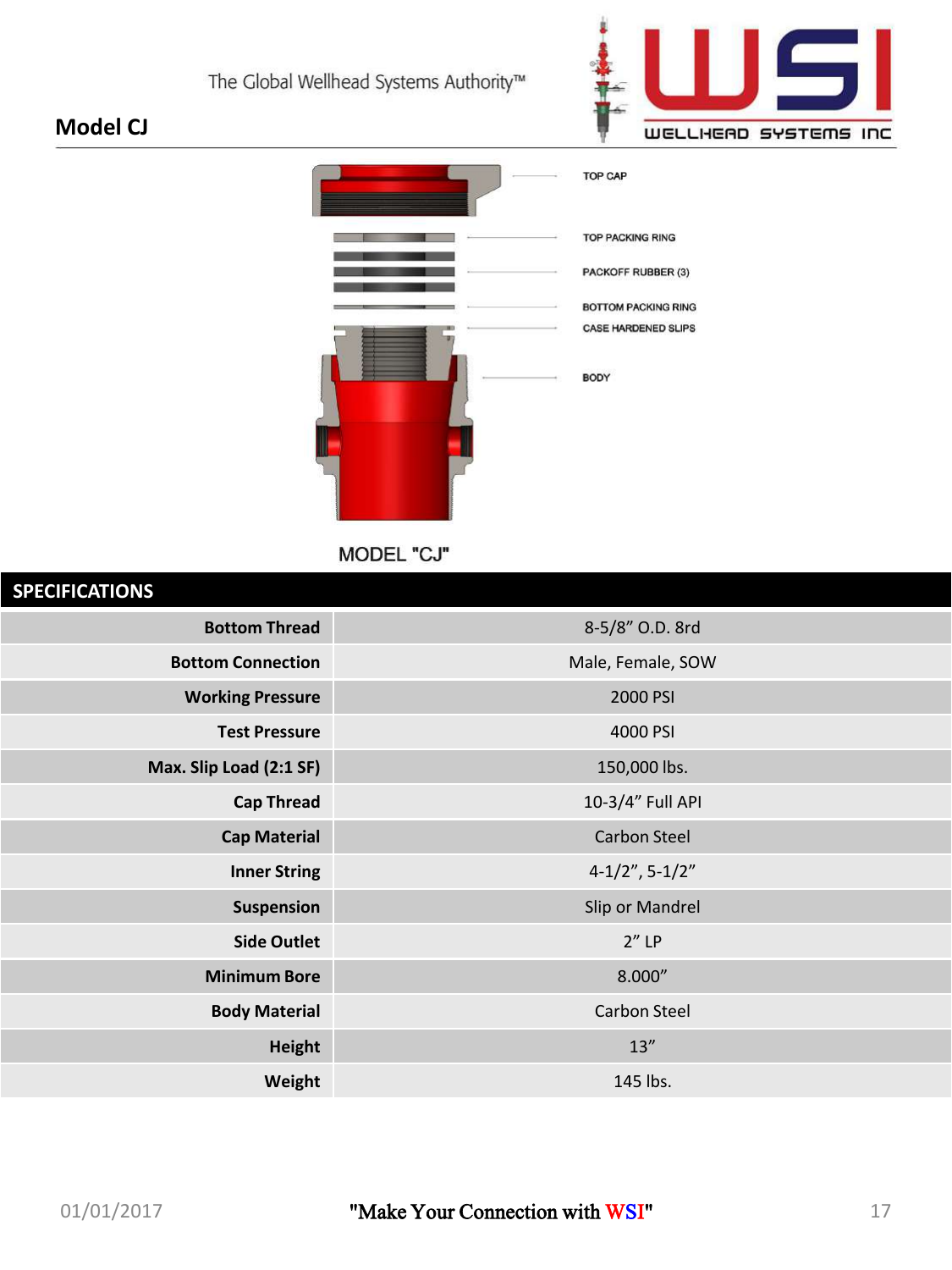

### **Model A7, A7S & A7M**

- Model "A7", "A7S" & "A7M" available with:
	- Stripper Rubber (A7S)
	- Mandrel (A7M)
	- Dual string configurations avail.
	- Slip-on-weld option
	- $\cdot$  4" & 4-1/2" internals available



MODEL "A-7"

**TOP PACKING RING** PACKOFF RUBBER (2) **BOTTOM PACKING RING** CASE HARDENED SLIPS BODY

TOP CAP



**MODEL A7-S**

| <b>SPECIFICATIONS</b>                                |                         |                             |                                                      |
|------------------------------------------------------|-------------------------|-----------------------------|------------------------------------------------------|
| <b>Bottom Thread</b>                                 | 4-1/2" O.D. 8rd         | 5-1/2" O.D. 8rd             | 7" O.D. 8rd                                          |
| <b>Bottom Connection</b>                             | Male, Female            | Male, Female                | Male, Female                                         |
| <b>Working Pressure</b>                              | 2000 PSI                | 2000 PSI                    | 2000 PSI                                             |
| <b>Test Pressure</b>                                 | 4000 PSI                | 4000 PSI                    | 4000 PSI                                             |
| Max. Slip Load (2:1 SF)                              | 85,000 lbs.             | 85,000 lbs.                 | 85,000 lbs.                                          |
| <b>Cap Thread</b>                                    | 8-5/8" Full API         | 8-5/8" Full API             | 8-5/8" Full API                                      |
| <b>Cap Material</b>                                  | Carbon Steel            | Carbon Steel                | Carbon Steel                                         |
| <b>Inner String &amp;</b><br><b>Stripper Rubbers</b> | 2-3/8" & 2-7/8"         | 2-3/8", 2-7/8", 3-1/2" & 4" | $2-3/8$ ", $2-7/8$ ", $3-1/2$ ", $4$ "<br>$& 4-1/2"$ |
| <b>Suspension</b>                                    | Slip or Mandrel         | Slip or Mandrel             | Slip or Mandrel                                      |
| <b>Side Outlet</b>                                   | $2''$ LP                | $2''$ LP                    | $2''$ LP                                             |
| <b>Minimum Bore</b>                                  | 4.000"                  | 5.012''                     | 6.551''                                              |
| <b>Body Material</b>                                 | Carbon Steel            | Carbon Steel                | Carbon Steel                                         |
| <b>Height</b>                                        | 12-1/2" (A7S 18-1/2")   | 12-1/2" (A7S 18-1/2")       | 12-1/2" (A7S 18-1/2")                                |
| Weight                                               | 105 lbs. (A7S 160 lbs.) | 105 lbs. (A7S 160 lbs.)     | 105 lbs. (A7S 160 lbs.)                              |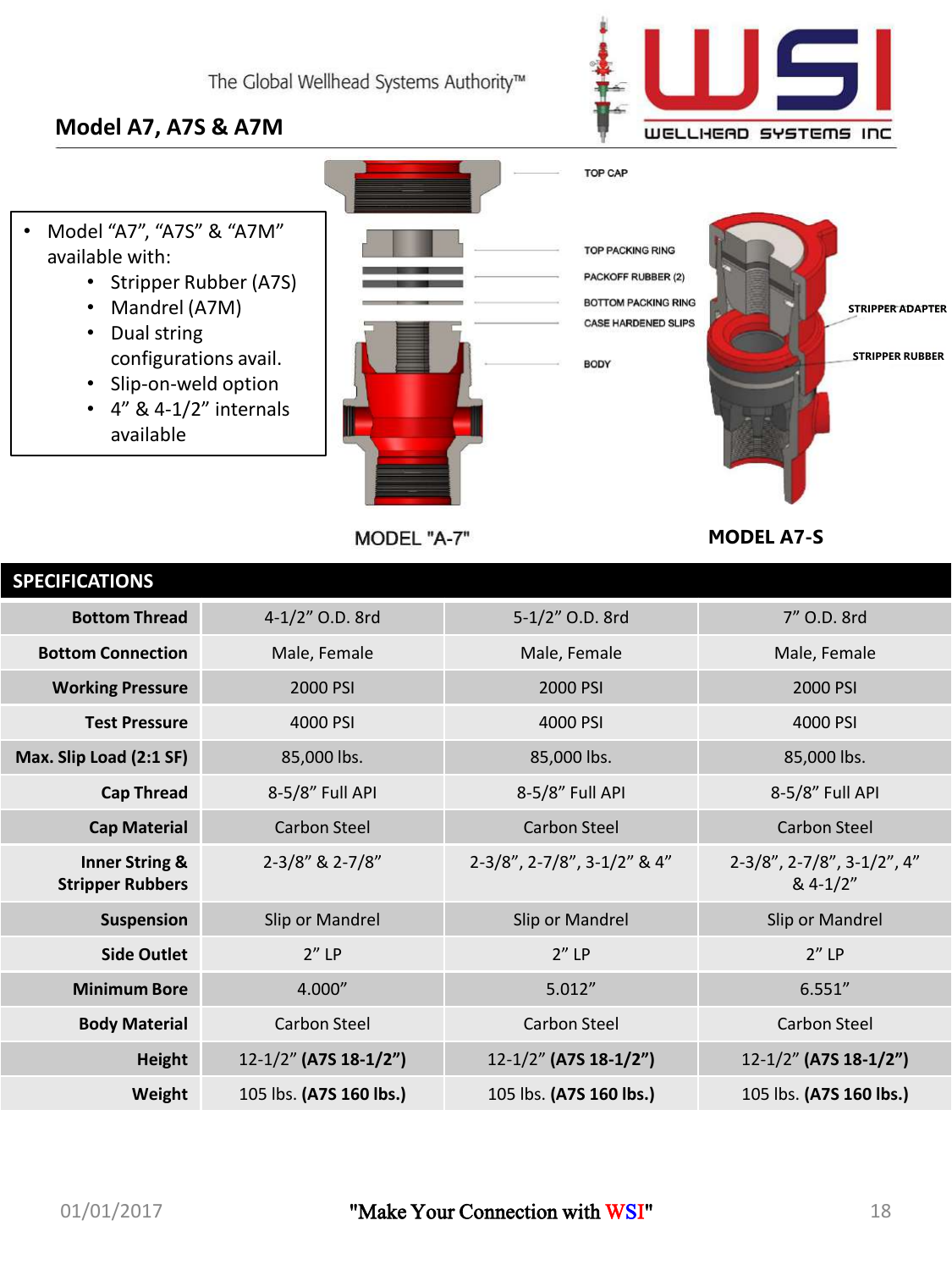

### **Model HB & HBM**



MODEL "HB"

| <b>SPECIFICATIONS</b>    |                      |                          |
|--------------------------|----------------------|--------------------------|
| <b>Bottom Thread</b>     | 4-1/2" O.D. 8rd      | 5-1/2" O.D. 8rd          |
| <b>Bottom Connection</b> | Male, Female         | Male, Female             |
| <b>Working Pressure</b>  | 1500 PSI             | 1500 PSI                 |
| <b>Test Pressure</b>     | 3000 PSI             | 3000 PSI                 |
| Max. Slip Load (2:1 SF)  | 50,000 lbs.          | 50,000 lbs.              |
| <b>Cap Thread</b>        | 7" 8rd Full API      | 7" 8rd Full API          |
| <b>Cap Material</b>      | Ductile Iron         | Ductile Iron             |
| <b>Inner String</b>      | $2-3/8$ ", $2-7/8$ " | $2 - 3/8$ ", $2 - 7/8$ " |
| <b>Suspension</b>        | Slip or Mandrel      | Slip or Mandrel          |
| <b>Side Outlet</b>       | $2''$ LP             | $2''$ LP                 |
| <b>Minimum Bore</b>      | 4.090"               | 5.012''                  |
| <b>Body Material</b>     | Ductile Iron         | Ductile Iron             |
| <b>Height</b>            | 10''                 | 10''                     |
| Weight                   | 75 lbs.              | 75 lbs.                  |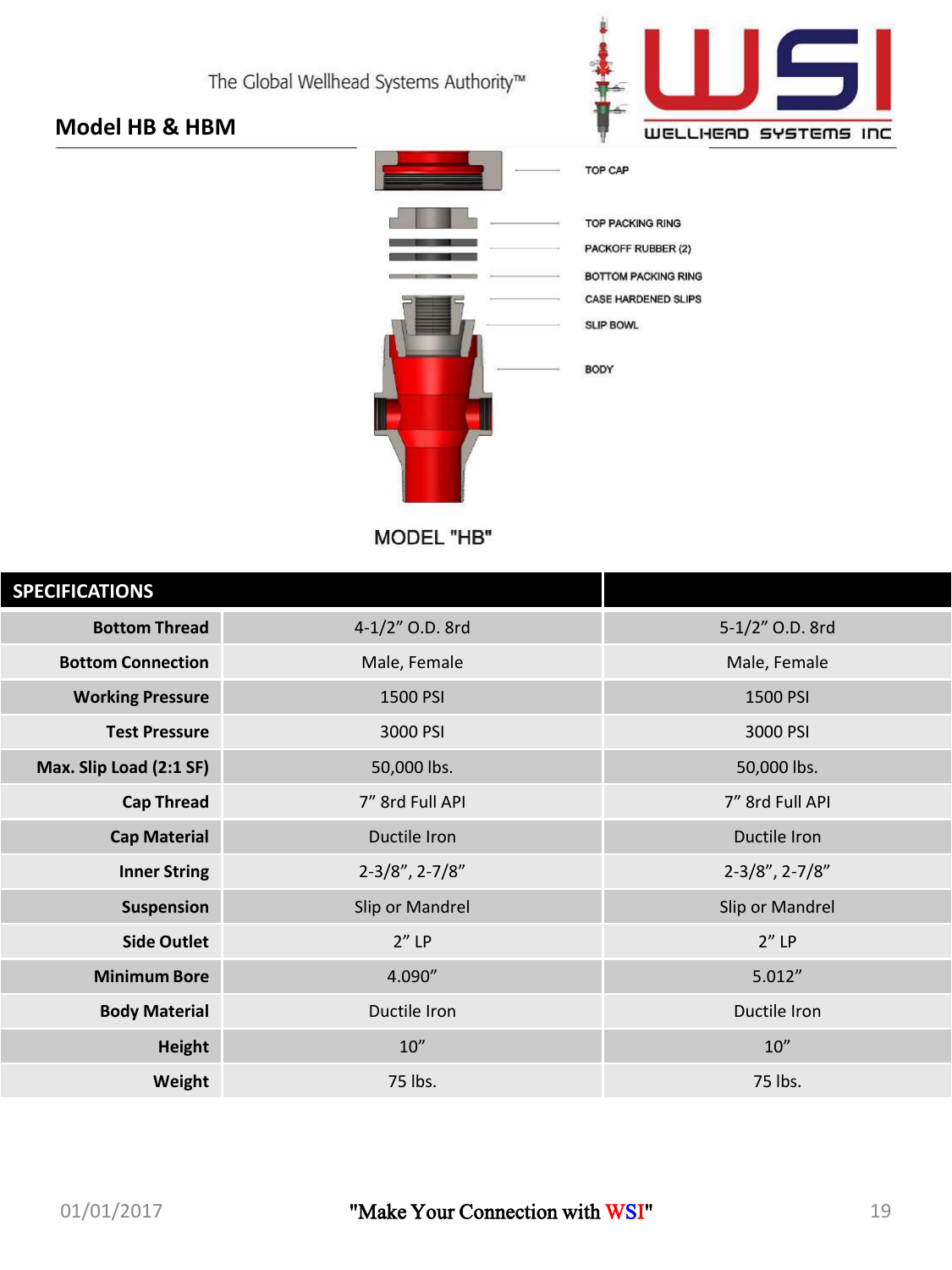

### **Model HFC**



**MODEL "HFC"** 

| <b>SPECIFICATIONS</b>    |                         |                                  |
|--------------------------|-------------------------|----------------------------------|
| <b>Bottom Thread</b>     | 4-1/2" O.D. 8rd         | 7" O.D. 8rd                      |
| <b>Bottom Connection</b> | Male, Female            | Male, Female                     |
| <b>Working Pressure</b>  | 1000 PSI                | 1000 PSI                         |
| <b>Test Pressure</b>     | 2000 PSI                | 2000 PSI                         |
| Max. Slip Load (2:1 SF)  | 36,000 lbs.             | 36,000 lbs.                      |
| <b>Cap Thread</b>        | $5-3/4"$ 6-UN           | $5-3/4" 6-UN$                    |
| <b>Cap Material</b>      | Ductile Iron            | Ductile Iron                     |
| <b>Inner String</b>      | 1-1/2", 2-3/8" & 2-7/8" | $1-1/2$ ", $2-3/8$ " & $2-7/8$ " |
| <b>Suspension</b>        | Slip or Mandrel         | Slip or Mandrel                  |
| <b>Side Outlet</b>       | $2''$ LP                | $2''$ LP                         |
| <b>Minimum Bore</b>      | 4.090"                  | 4.090"                           |
| <b>Body Material</b>     | Ductile Iron            | Ductile Iron                     |
| <b>Height</b>            | $11 - 1/2"$             | $11 - 1/2"$                      |
| Weight                   | 48 lbs.                 | 60 lbs.                          |

**NOTE:** Spider cap also available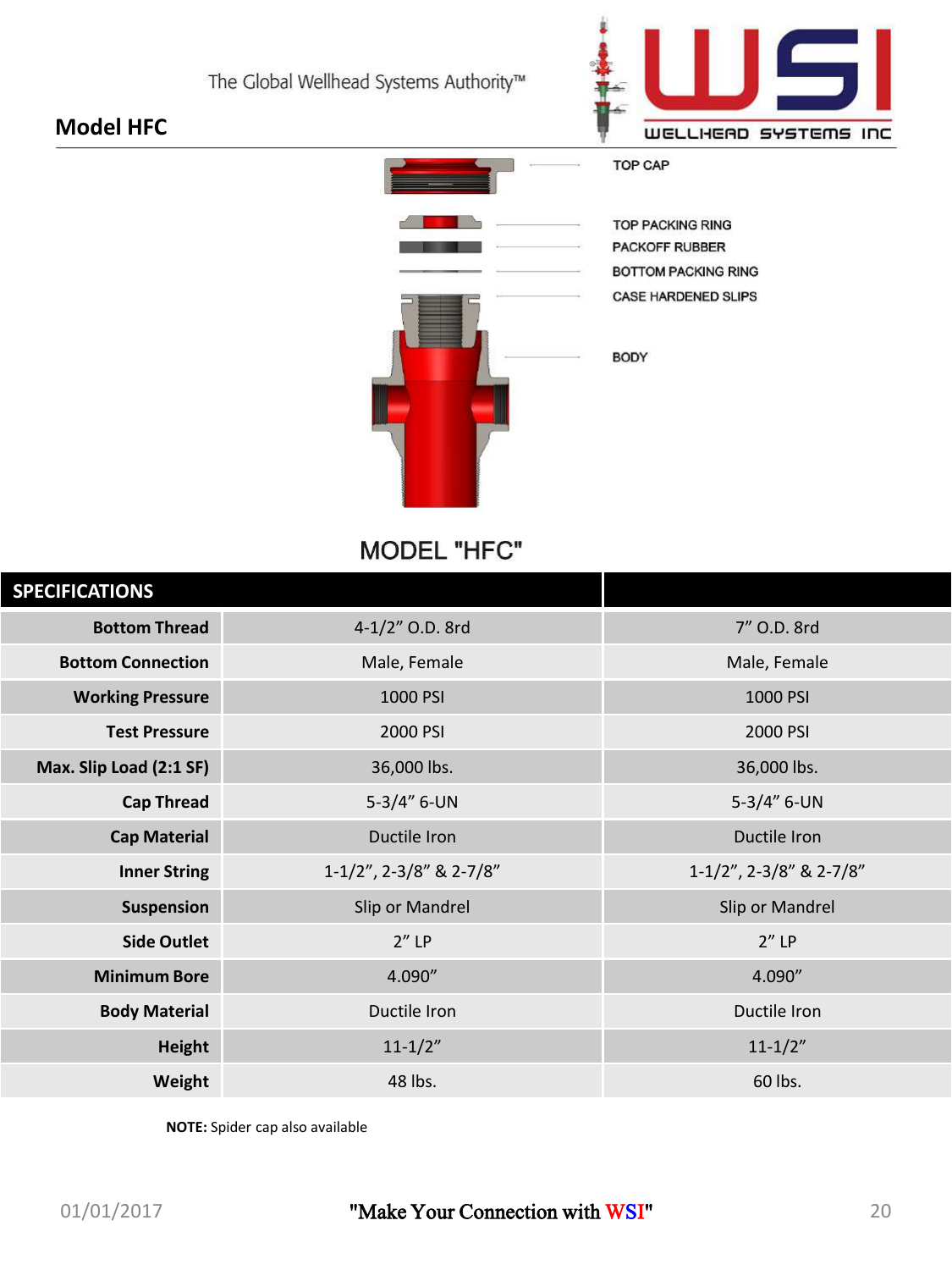### **Model HHS**



- HHS is ideal where bolted packing gland is preferred
- Split packing gland for ease of installation after tubing and cable have been installed
- Full opening bodies
- Heat treated hinged slips for ease of installation & positive alignment





**MODEL "HHS"** 

| <b>SPECIFICATIONS</b>      |                              |                                                       |                                                      |
|----------------------------|------------------------------|-------------------------------------------------------|------------------------------------------------------|
| <b>Bottom Thread</b>       | 4-1/2", 5-1/2" & 7" O.D. 8rd | 8-5/8" O.D. 8rd                                       | 9-5/8" O.D. 8rd                                      |
| <b>Bottom Connection</b>   | Female                       | Female                                                | Female                                               |
| <b>Working Pressure</b>    | 1500 PSI                     | 1500 PSI                                              | 1500 PSI                                             |
| <b>Test Pressure</b>       | 3000 PSI                     | 3000 PSI                                              | 3000 PSI                                             |
| Max. Slip Load (2:1 SF)    | 85,000 lbs.                  | 100,000 lbs.                                          | 100,000 lbs.                                         |
| <b>Cap Flange</b>          | <b>Modified Flange</b>       | <b>Modified Flange</b>                                | <b>Modified Flange</b>                               |
| <b>Gland Ring Material</b> | Ductile Iron                 | Ductile Iron                                          | Ductile Iron                                         |
| <b>Inner String</b>        | 2-3/8", 2-7/8" & 3-1/2"*     | $2-3/8$ ", $2-7/8$ ", $3-1/2$ "<br>$4-1/2$ " & 5-1/2" | $2-3/8$ ", $2-7/8$ ", $3-1/2$ "<br>$4-1/2"$ & 5-1/2" |
| <b>Suspension</b>          | Slip or Mandrel              | Slip or Mandrel                                       | Slip or Mandrel                                      |
| <b>Side Outlet</b>         | $2''$ LP                     | $2''$ LP                                              | $2''$ LP                                             |
| <b>Minimum Bore</b>        | 4.090"/5.012"/6.551"         | 8.000"                                                | 8.875"                                               |
| <b>Body Material</b>       | Ductile Iron                 | <b>Carbon Steel</b>                                   | <b>Carbon Steel</b>                                  |
| <b>Height</b>              | $14 - 1/2"$                  | $13 - 1/2"$                                           | 16"                                                  |
| Weight                     | 145 lbs.                     | 195 lbs.                                              | 265 lbs.                                             |
|                            |                              |                                                       |                                                      |

\* 3-1/2" available in 7" ONLY

**IMPORTANT NOTE:** Specify cable diameter and style (round/flat) when ordering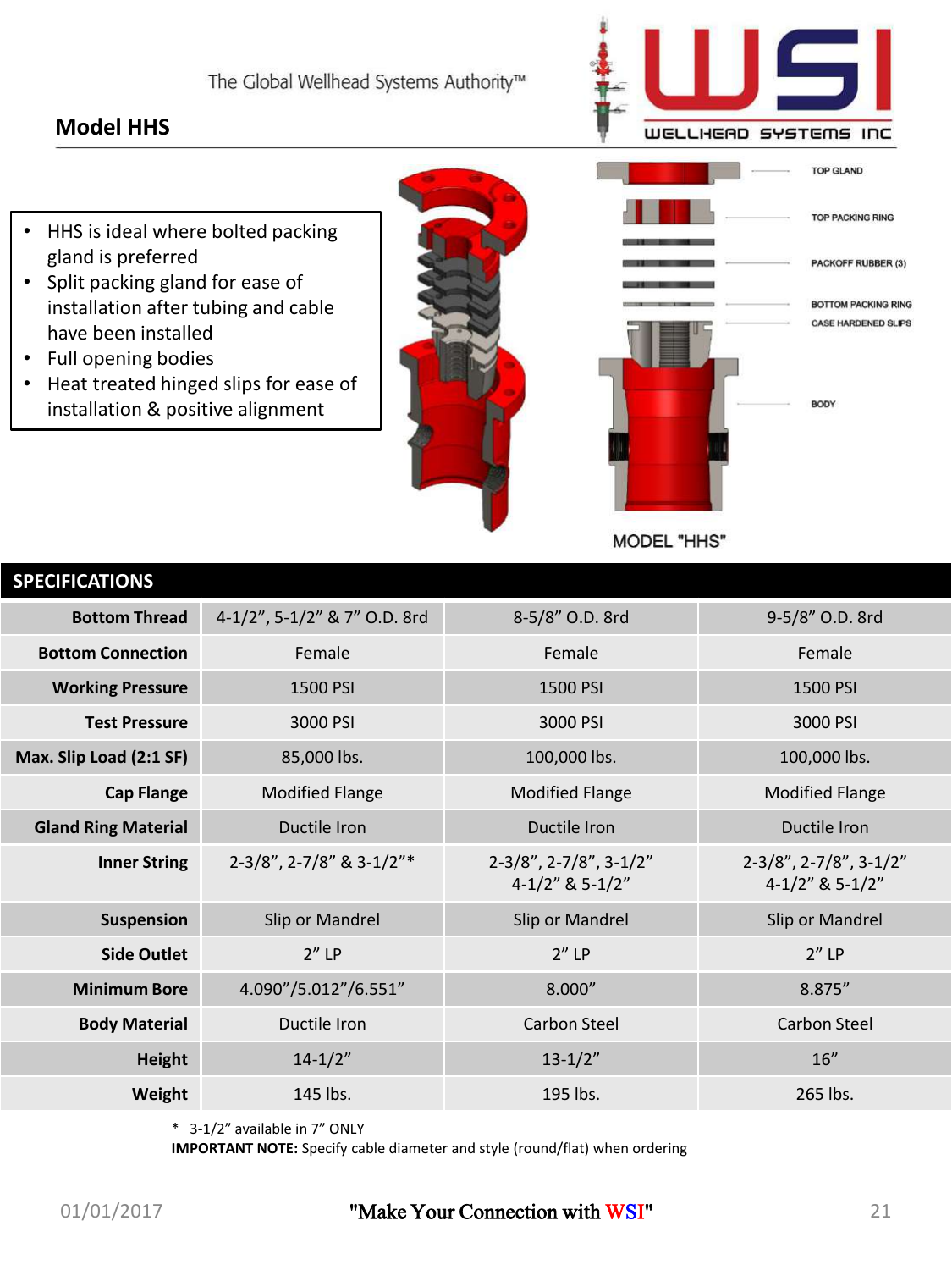### **Model MLE**

• MLE adapter flange also accepts all model "R" internal components to convert back to beam pump or when running liner packages





**MODEL "MLE"** 

| <b>SPECIFICATIONS</b>     |                     |                      |
|---------------------------|---------------------|----------------------|
| <b>MLE Adapter Flange</b> | 7 1/16" API, 3M     | $7 - 1/16''$ API, 5M |
| <b>Bottom Connection</b>  | 7-1/16" Flange API  | 7-1/16" Flange API   |
| <b>Working Pressure</b>   | 2000 PSI            | 2000 PSI             |
| <b>Test Pressure</b>      | 4000 PSI            | 4000 PSI             |
| Max. Hanger Load (2:1 SF) | 85,000 lbs.         | 85,000 lbs.          |
| <b>Cap Thread</b>         | 8-5/8" API Modified | 8-5/8" API Modified  |
| <b>Cap Material</b>       | Ductile Iron        | Ductile Iron         |
| <b>Inner String</b>       | 2-3/8" & 2-7/8"     | 2-3/8" & 2-7/8"      |
| <b>Suspension</b>         | Threaded            | Threaded             |
| <b>Side Outlet</b>        | N/A                 | N/A                  |
| <b>Minimum Bore</b>       | 6.551''             | 6.551''              |
| <b>Body Material</b>      | <b>Carbon Steel</b> | <b>Carbon Steel</b>  |
| <b>Height</b>             | q''                 | 9''                  |
| Weight                    | 120 lbs.            | 120 lbs.             |

**IMPORTANT NOTE: SPECIFY CABLE DIAMETER AND STYLE (ROUND/FLAT) WHEN ORDERING**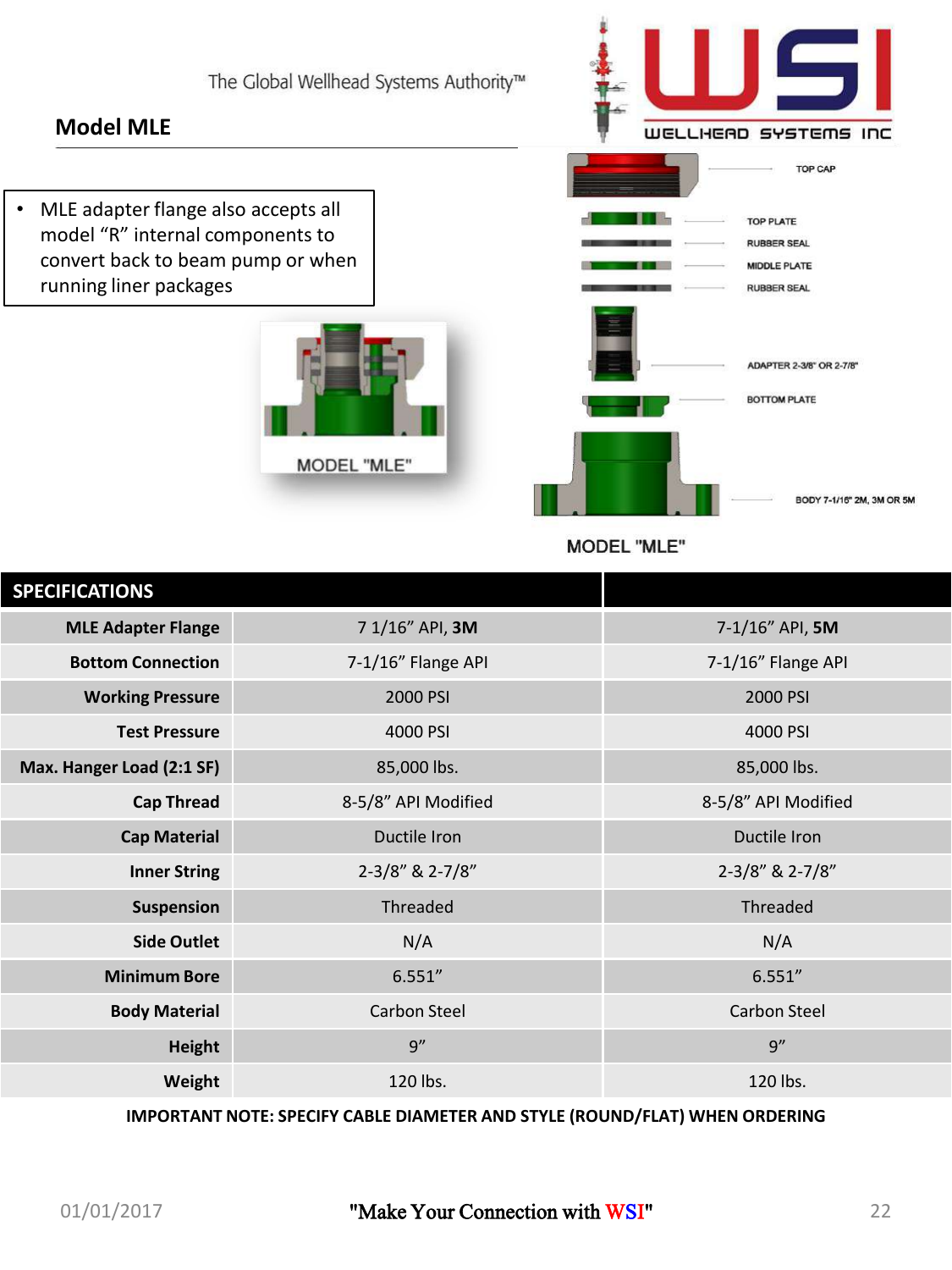### **Model GT-6**



- GT-6 available with mandrel suspension & customer specified penetrator connection
- GT-6 available in the following profiles:
	- PFT
	- QCI
	- BIW
	- Taurus



MODEL "GT-6"

| <b>SPECIFICATIONS</b>      |                         |                         |
|----------------------------|-------------------------|-------------------------|
| <b>GT-6 Adapter Flange</b> | 7 1/16" API, 3M         | 7-1/16" API, 5M         |
| <b>Bottom Connection</b>   | 7-1/16" Flange API      | 7-1/16" Flange API      |
| <b>Working Pressure</b>    | 2000 PSI                | 2000 PSI                |
| <b>Test Pressure</b>       | 4000 PSI                | 4000 PSI                |
| Max. Hanger Load (2:1 SF)  | 85,000 lbs.             | 85,000 lbs.             |
| <b>Cap Thread</b>          | 8-5/8" 8rd API Modified | 8-5/8" 8rd API Modified |
| <b>Cap Material</b>        | Ductile Iron            | Ductile Iron            |
| <b>Inner String</b>        | 2-3/8", 2-7/8" & 3-1/2" | 2-3/8", 2-7/8" & 3-1/2" |
| <b>Suspension</b>          | Threaded                | Threaded                |
| <b>Side Outlet</b>         | N/A                     | N/A                     |
| <b>Minimum Bore</b>        | 6.551''                 | 6.551''                 |
| <b>Body Material</b>       | <b>Carbon Steel</b>     | <b>Carbon Steel</b>     |
| <b>Height</b>              | q''                     | q''                     |
| Weight                     | 120 lbs.                | 120 lbs.                |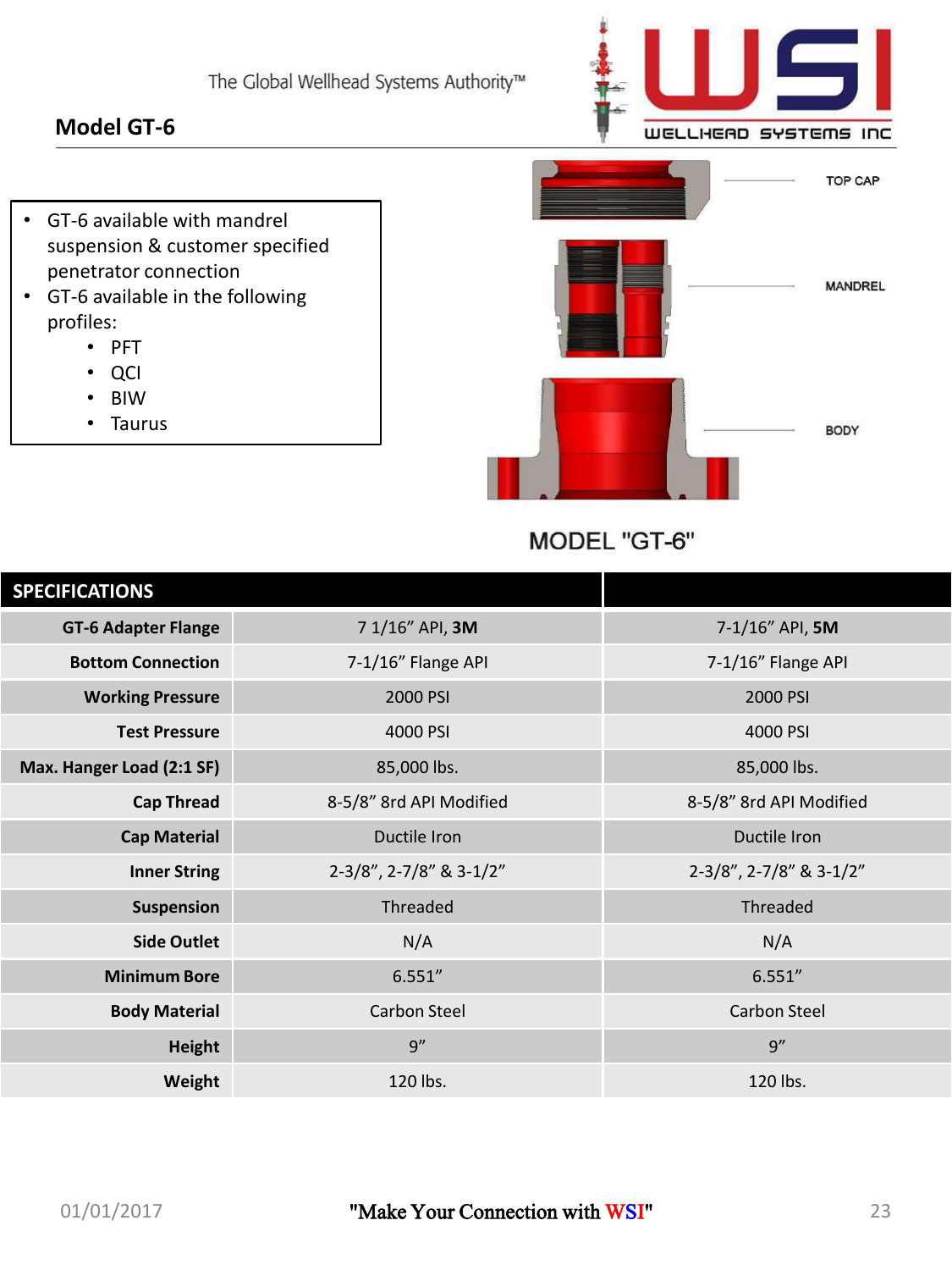

### **Model MSR**



**MODEL "MSR"** 

| <b>SPECIFICATIONS</b>    |                                        |                                        |
|--------------------------|----------------------------------------|----------------------------------------|
| <b>Bottom Thread</b>     | 7" O.D. 8rd                            | 8-5/8" O.D. 8rd                        |
| <b>Bottom Connection</b> | Male, Female                           | Male                                   |
| <b>Working Pressure</b>  | 1500 PSI (2000 PSI Avail upon request) | 1500 PSI (2000 PSI Avail upon request) |
| <b>Test Pressure</b>     | 3000 PSI                               | 3000 PSI                               |
| Max. Slip Load (2:1 SF)  | 90,000 lbs.                            | 90,000 lbs.                            |
| <b>Cap Thread</b>        | 8-5/8" API Mod**                       | 8-5/8" API Mod**                       |
| <b>Cap Material</b>      | Ductile Iron                           | Ductile Iron                           |
| <b>Inner String</b>      | $4-1/2$ ", 5-1/2"                      | $4-1/2$ ", 5-1/2"                      |
| <b>Suspension</b>        | Slip or Mandrel                        | Slip or Mandrel                        |
| <b>Side Outlet</b>       | $2''$ LP                               | $2''$ LP                               |
| <b>Minimum Bore</b>      | 6.551''                                | 6.551''                                |
| <b>Body Material</b>     | Ductile Iron                           | Ductile Iron                           |
| <b>Height</b>            | $13 - 3/4"$                            | $13 - 3/4"$                            |
| Weight                   | 117 lbs.                               | 119 lbs.                               |
|                          |                                        |                                        |

\*\* Caution: WSI recommends using only API modified threaded WSI drilling flanges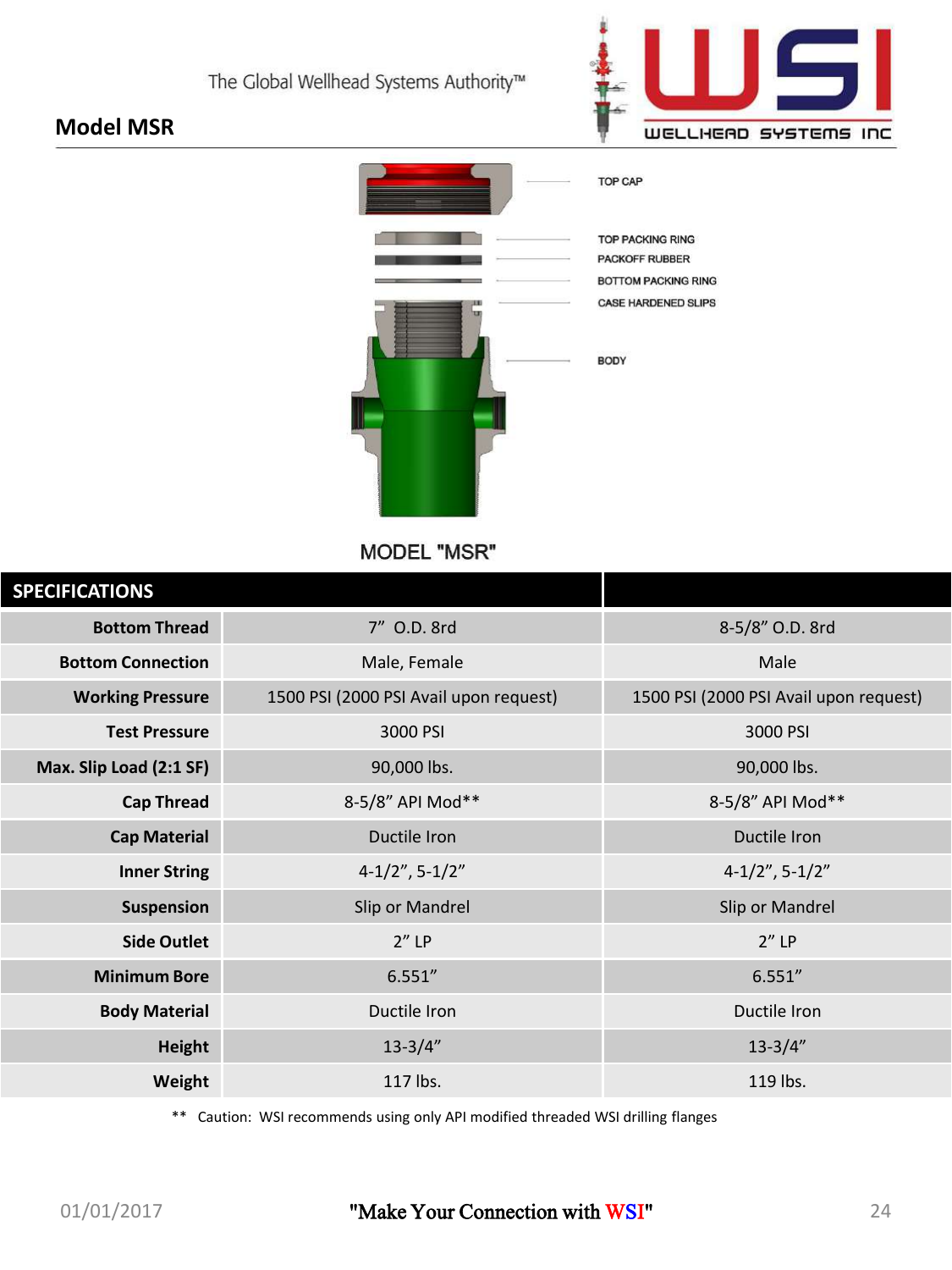### **Model HW, HWS**



- Utilizes standard 4 in 1 stripper rubber
- Hinderlok™ slips are standard



MODEL "HW"

| <b>SPECIFICATIONS</b>                                |                         |                         |                         |
|------------------------------------------------------|-------------------------|-------------------------|-------------------------|
| <b>Bottom Thread</b>                                 | 4-1/2" O.D. 8rd         | 5-1/2" O.D. 8rd         | 7" O.D. 8rd             |
| <b>Bottom Connection</b>                             | Male, Female            | Male, Female            | Female                  |
| <b>Working Pressure</b>                              | 2000 PSI                | 2000 PSI                | 2000 PSI                |
| <b>Test Pressure</b>                                 | 4000 PSI                | 4000 PSI                | 4000 PSI                |
| Max. Slip Load (2:1 SF)                              | 83,000 lbs.             | 83,000 lbs.             | 83,000 lbs.             |
| <b>Cap Thread</b>                                    | $8-1/4"$ 6-UN           | $8-1/4''$ 6-UN          | $8-1/4"$ 6-UN           |
| <b>Cap Material</b>                                  | Ductile Iron            | Ductile Iron            | Ductile Iron            |
| <b>Inner String &amp;</b><br><b>Stripper Rubbers</b> | 2-3/8" & 2-7/8"         | 2-3/8" & 2-7/8"         | 2-3/8" & 2-7/8"         |
| <b>Suspension</b>                                    | Slip or Mandrel         | Slip or Mandrel         | Slip or Mandrel         |
| <b>Side Outlet</b>                                   | $2''$ LP                | $2''$ LP                | $2''$ LP                |
| <b>Minimum Bore</b>                                  | 4.090"                  | 5.012"                  | 6.551''                 |
| <b>Body Material</b>                                 | Ductile Iron            | Ductile Iron            | Ductile Iron            |
| <b>Height</b>                                        | 12-1/4" (HWS 18-3/4")   | 12-1/2" (HWS 19")       | 12" (HWS 18-1/2")       |
| Weight                                               | 130 lbs. (HWS 200 lbs.) | 120 lbs. (HWS 190 lbs.) | 118 lbs. (HWS 187 lbs.) |
|                                                      |                         |                         |                         |

Hinderlok™ is a trademark name of Larkin Products, LLC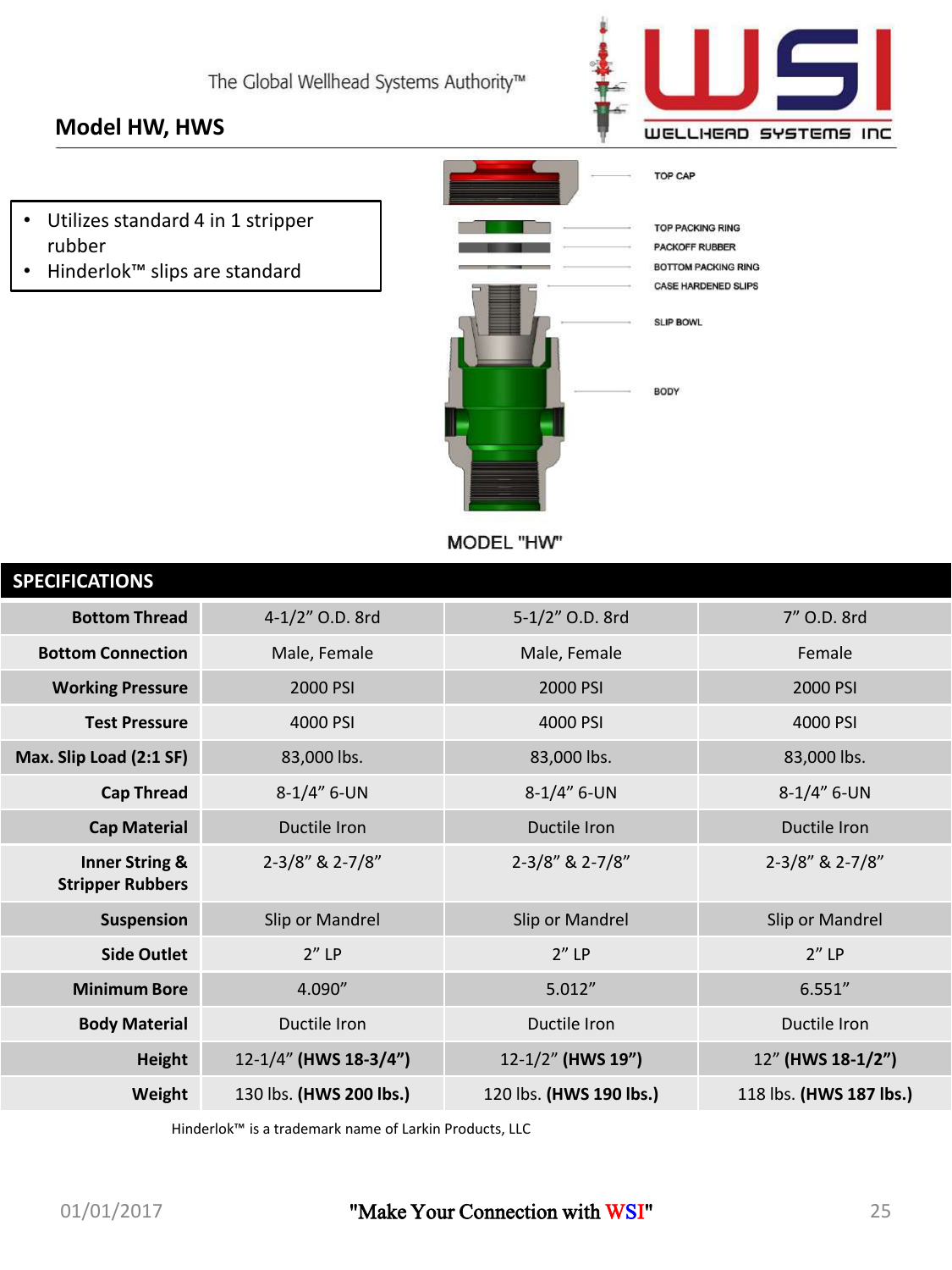### **Model SW, SWS**



**TOP CAP** 



**TOP PACKING RING** PACKOFF RUBBER **BOTTOM PACKING RING** CASE HARDENED SLIPS

**BODY** 

### MODEL "SW"

| 4-1/2" O.D. 8rd        | 5-1/2" O.D. 8rd        |
|------------------------|------------------------|
| Male, Female           | Male, Female           |
| 1500 PSI               | 1500 PSI               |
| 3000 PSI               | 3000 PSI               |
| 63,000 lbs.            | 63,000 lbs.            |
| 6-9/16" 6-UN           | 6-9/16" 6-UN           |
| Ductile Iron           | Ductile Iron           |
| 2-3/8" & 2-7/8"        | 2-3/8" & 2-7/8"        |
| Slip or Mandrel        | Slip or Mandrel        |
| $2''$ LP               | $2''$ LP               |
| 4.090"                 | 5.012''                |
| Ductile Iron           | Ductile Iron           |
| 10" (SWS 15")          | 9-1/4" (SWS 15")       |
| 75 lbs. (SWS 100 lbs.) | 75 lbs. (SWS 100 lbs.) |
|                        |                        |

\* Other thread styles available upon request of special order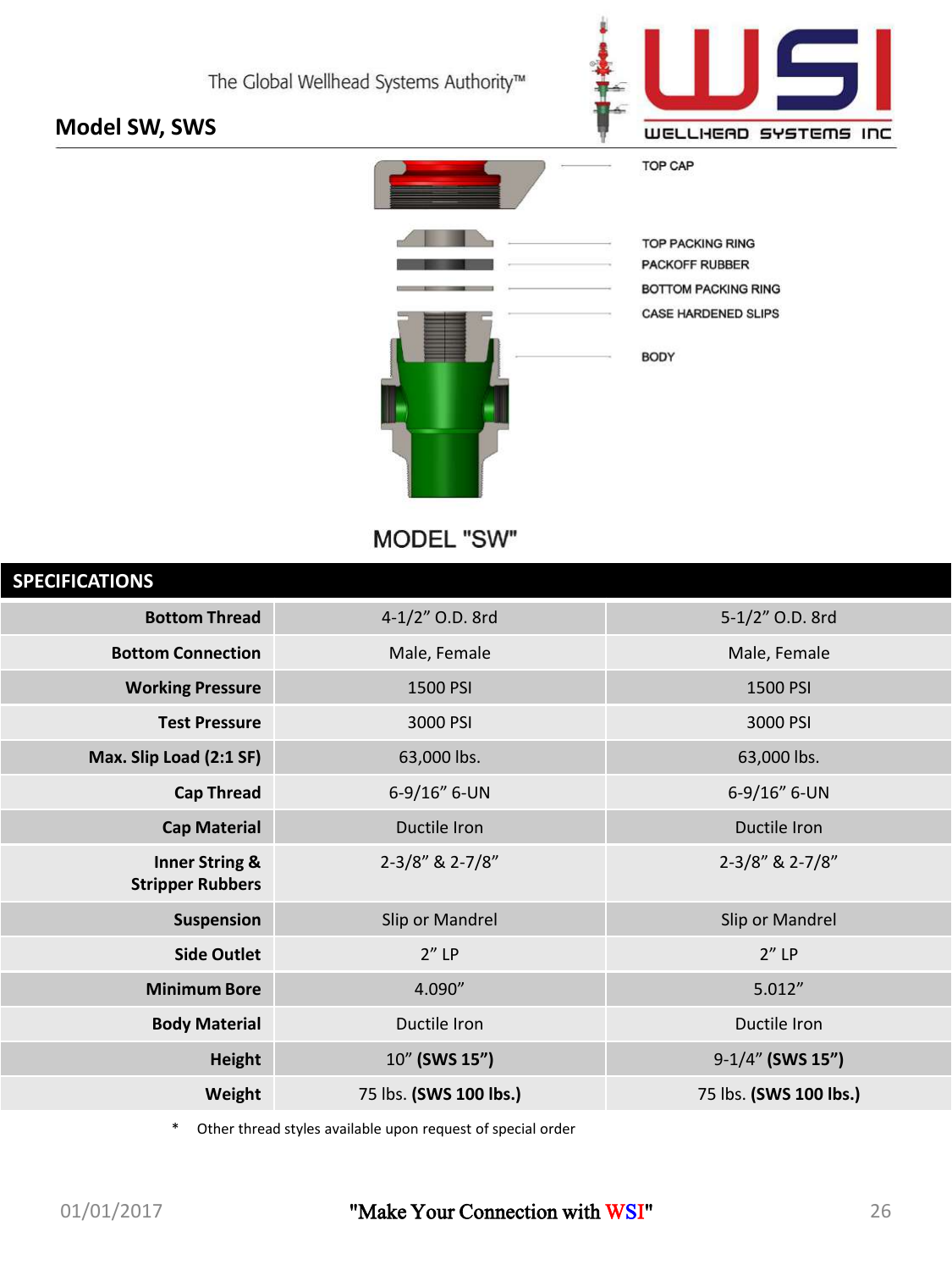

### **Model S, SS**



MODEL "S"

| <b>SPECIFICATIONS</b>                                |                         |                           |
|------------------------------------------------------|-------------------------|---------------------------|
| <b>Bottom Thread</b>                                 | 4-1/2" O.D. 8rd         | 5-1/2" O.D. 8rd           |
| <b>Bottom Connection</b>                             | Male, Female            | Male                      |
| <b>Working Pressure</b>                              | 1500 PSI                | 1500 PSI                  |
| <b>Test Pressure</b>                                 | 3000 PSI                | 3000 PSI                  |
| Max. Slip Load (2:1 SF)                              | 45,000 lbs.             | 45,000 lbs.               |
| <b>Cap Thread</b>                                    | 5-1/2" O.D. 8rd         | 5-1/2" O.D. 8rd           |
| <b>Cap Material</b>                                  | Ductile Iron            | Ductile Iron              |
| <b>Inner String &amp;</b><br><b>Stripper Rubbers</b> | 1-1/2", 2-3/8" & 2-7/8" | 1-1/2", 2-3/8" & 2-7/8"   |
| Suspension                                           | Slip or Mandrel         | Slip or Mandrel           |
| <b>Side Outlet</b>                                   | $2''$ LP                | $2''$ LP                  |
| <b>Minimum Bore</b>                                  | 4.090"                  | 4.090"                    |
| <b>Body Material</b>                                 | Ductile Iron            | Ductile Iron              |
| Height                                               | 9-5/8" (SS 14-1/4")     | $11 - 1/2$ " (SS 16-1/8") |
| Weight                                               | 48 lbs. (SS 70 lbs.)    | 48 lbs. (SS 70 lbs.)      |

**NOTE:** Spider cap also available

**IMPORTANT NOTE:** Midget Model "S" available upon request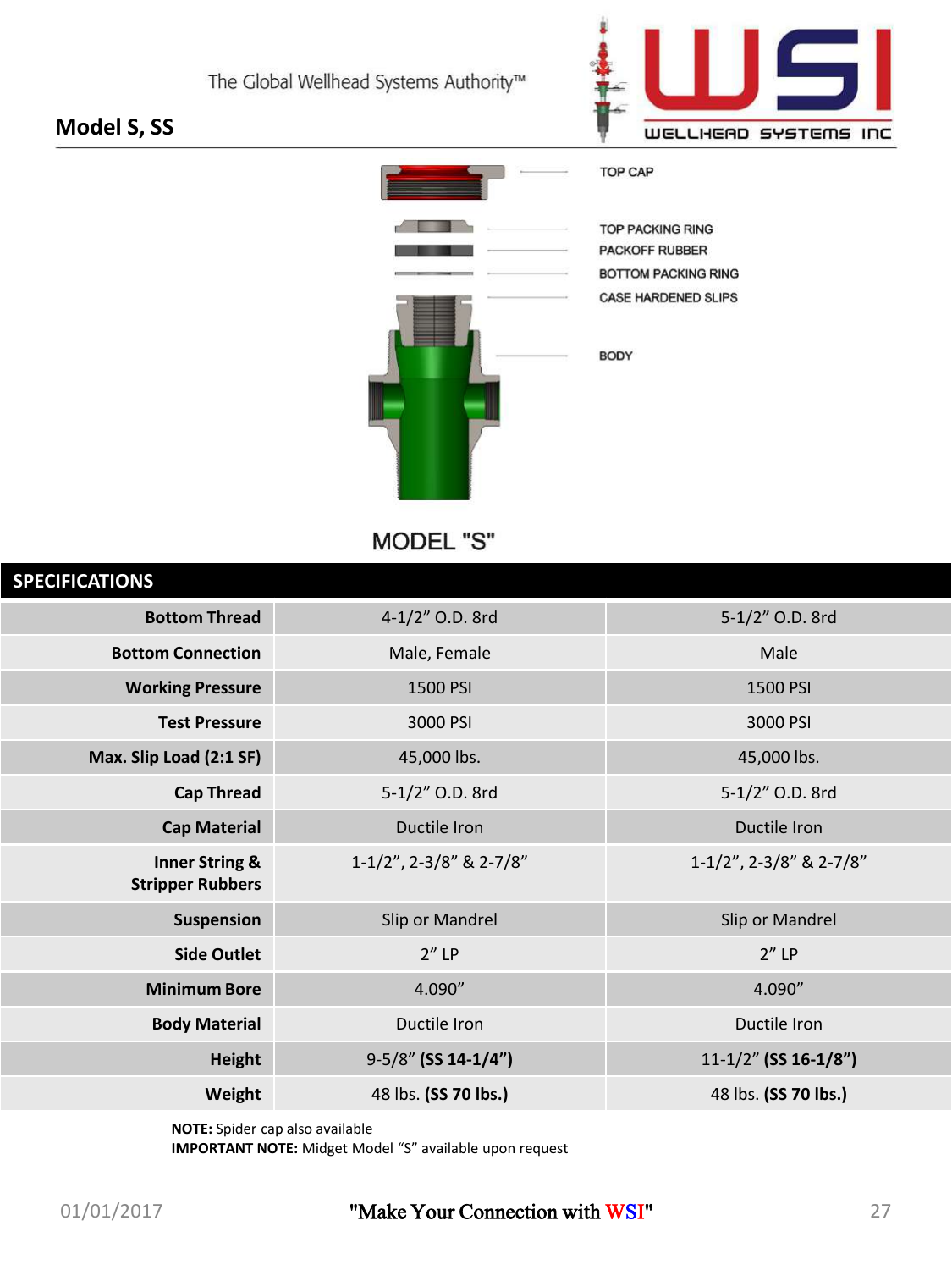

### **Tubing Head Adapters B-1, B-5 & B2-P**







### **B2-P TUBING HEAD ADAPTER**

| <b>SPECIFICATIONS</b>    |                          |                          |                          |
|--------------------------|--------------------------|--------------------------|--------------------------|
| <b>Adapter Model</b>     | $B-1$                    | $B-5$                    | $B2-P$                   |
| <b>Bottom Connection</b> | Flange                   | Flange                   | Flange                   |
| <b>Working Pressure</b>  | 2000 PSI thru 10,000 PSI | 2000 PSI thru 10,000 PSI | 2000 PSI thru 10,000 PSI |
| <b>Test Pressure</b>     | 10.000 PSI               | 10.000 PSI               | 10.000 PSI               |
| <b>Tubing Sizes</b>      | 2-3/8" thru 4-1/2"       | 2-3/8" thru 4-1/2"       | 2-3/8" thru 4-1/2"       |
| Suspension               | Threaded                 | Threaded                 | Threaded                 |
| <b>Body Material</b>     | <b>Alloy Steel</b>       | <b>Alloy Steel</b>       | <b>Alloy Steel</b>       |
| Max. Height              | 10''                     | 10''                     | 10''                     |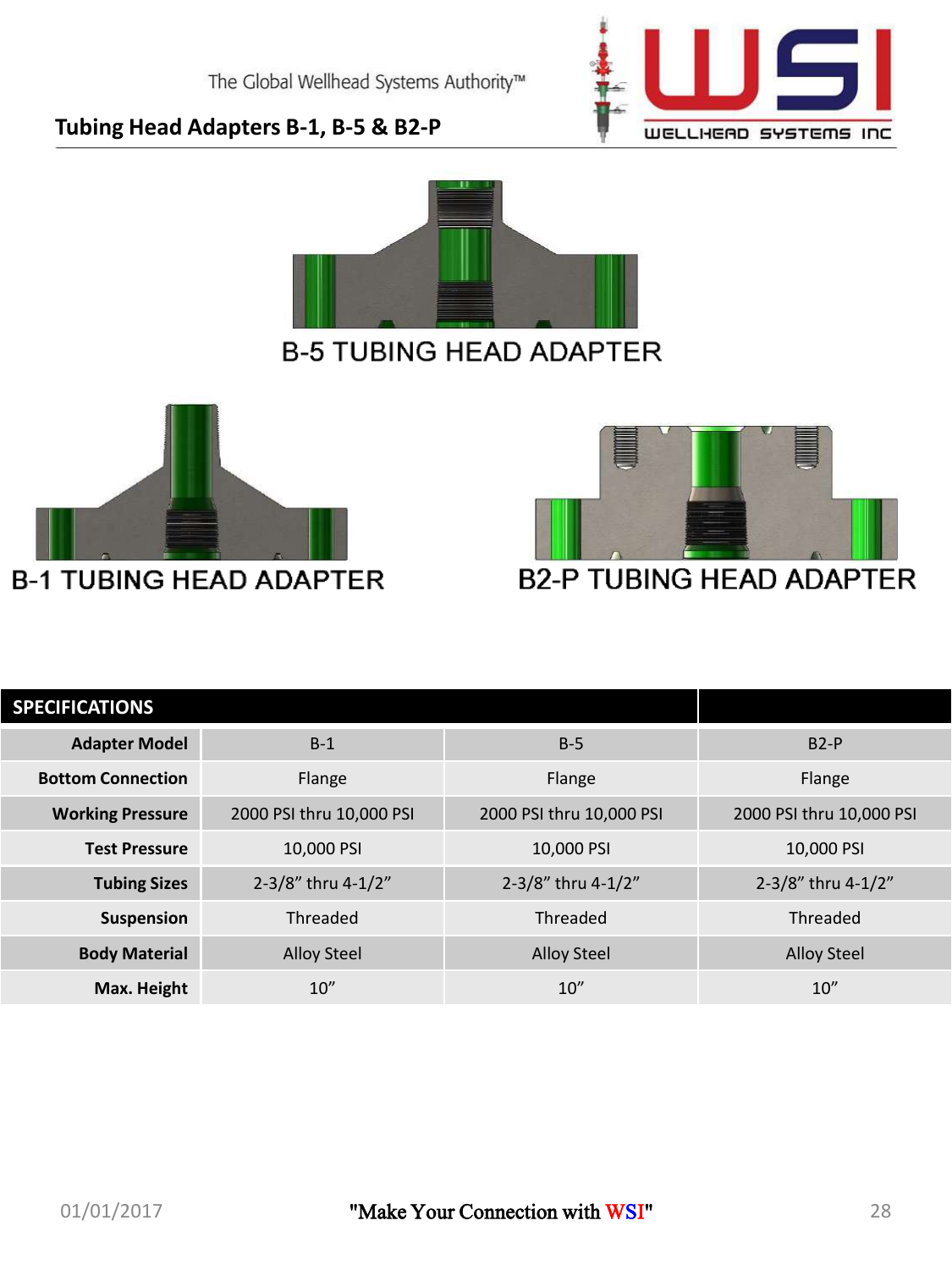

### **Drilling & Companion Flanges**



### **DRILLING FLANGE**

### **SPECIFICATIONS**

**7-1/16" 3M W/ 7-5/8" 8RD THREADS**

**7-1/16" 3M W/ 8-1/4" 6 UN THREADS**

**7-1/16" 3M W/ 8-5/8" 8RD THREADS**

**11" 3M W/ 8-5/8" 8RD THREADS**

**9" 3M W/ 10-3/4" 8RD THREADS**

**11" 3M W/ 10-3/4" 8RD THREADS**

**11" 3M W/ 11-3/4" 8RD THREADS**

**11" 3M W/ 12-3/4" 8RD THREADS**

**13-5/8" 3M W/ 16" 8RD THREADS**

**13-5/8" 3M W/ 10-3/4" 8RD THREADS**

**IMPORTANT NOTE: Double Drilled and 5M available upon request** 



### **SPECIFICATIONS**

**2-1/16" 5M X 2" LP**

**2-1/16" 5M X 2-3/8" EUE 8RD**

**2-9/16" 5M X 2" LP**

**2-9/16" 5M X 2-3/8" EUE 8RD**

**2-9/16" 5M X 2-7/8" EUE 8RD**

**1-13/16" 10M X 2" LP**

**1-13/16" 10M X 2-3/8" EUE 8RD**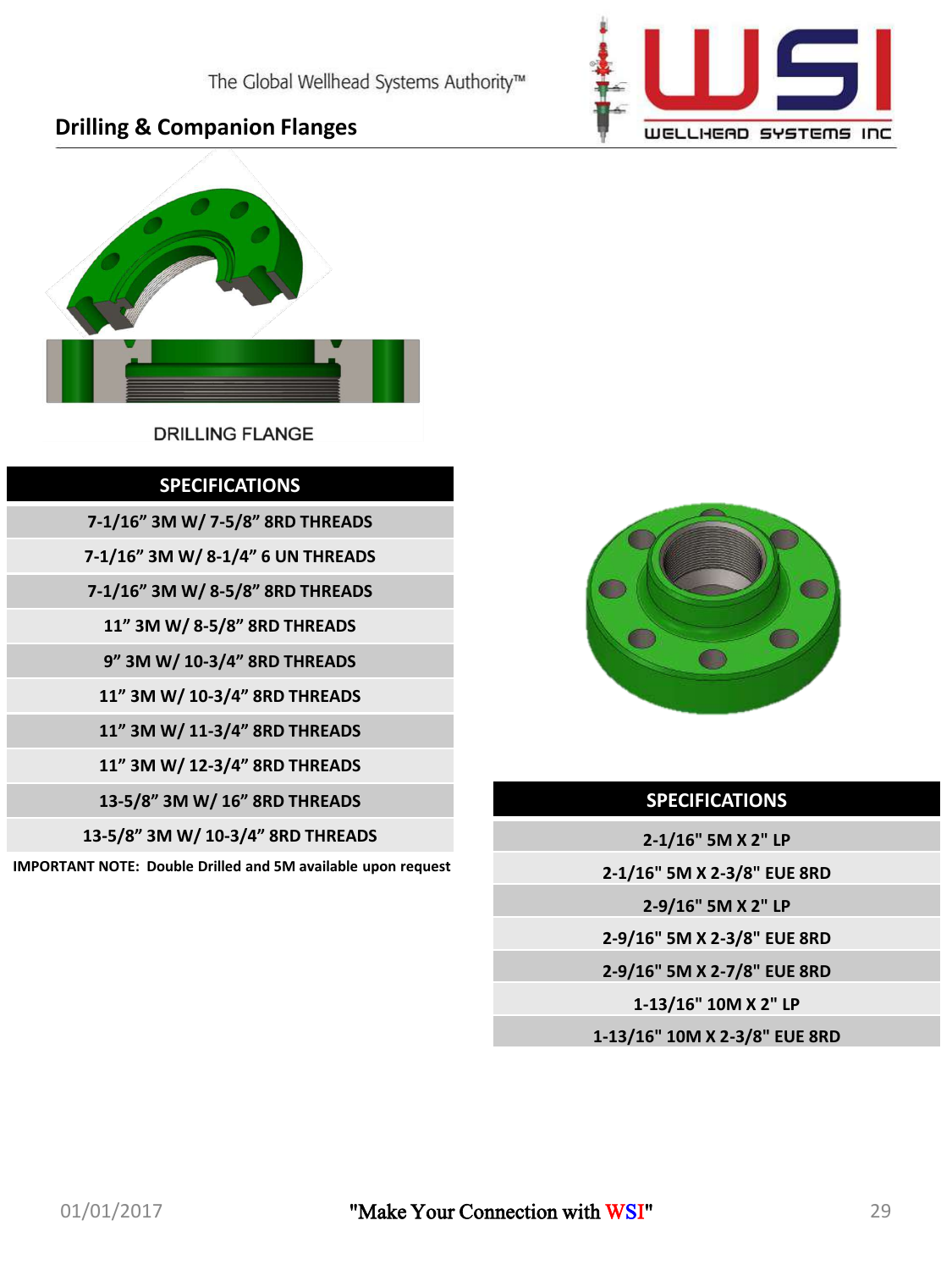**Belled Nipple & Slip Joint Coupling**

The Global Wellhead Systems Authority™

**BELLED NIPPLE SPECIFICATIONS**

**3" SOW X 4-1/2" 8RD PIN**

**4" SOW X 4-1/2" 8RD PIN 4-1/2" SOW X 4-1/2" 8RD PIN 4-1/2" SOW X 5-1/2" 8RD PIN**

**5-1/2" SOW X 5-1/2" 8RD PIN 7" SOW X 7" 8RD PIN**

**7-5/8" SOW X 7-5/8" 8RD PIN 8-5/8" SOW X 8-5/8" 8RD PIN**

**9-5/8" SOW X 9-5/8" 8RD PIN 10-3/4" SOW X 10-3/4" 8RD PIN 4" 8RD X 4-1/2" 8RD BUSHING**

### 01/01/2017 **Wake Your Connection with WSI"** 30

**4-1/2" 8RD X 5-1/2" 8RD BUSHING SLIP JOINT COUPLING SPECIFICATIONS**

**13-3/8" SLIP BY SLIP**

**13-3/8" 8RD SLIP BY THREAD COUPLING**

**11-3/4" SLIP BY SLIP**

**11-3/4" 8RD SLIP BY THREAD COUPLING**

**10-3/4" SLIP BY SLIP**

**10-3/4" 8RD SLIP BY THREAD COUPLING**

**9-5/8" SLIP BY SLIP**

**9-5/8" 8RD SLIP BY THREAD COUPLING**

**8-5/8" SLIP BY SLIP**

**7" SLIP BY SLIP 8-5/8" 8RD SLIP BY THREAD COUPLING**

**4-1/2" 8RD SLIP BY THREAD COUPLING 4-1/2" SLIP BY SLIP**

**BELLED NIPPLE** 

WELLHEAD SYSTEMS INC

**5-1/2" 8RD SLIP BY THREAD COUPLING 5-1/2" SLIP BY SLIP 7" 8RD SLIP BY THREAD COUPLING**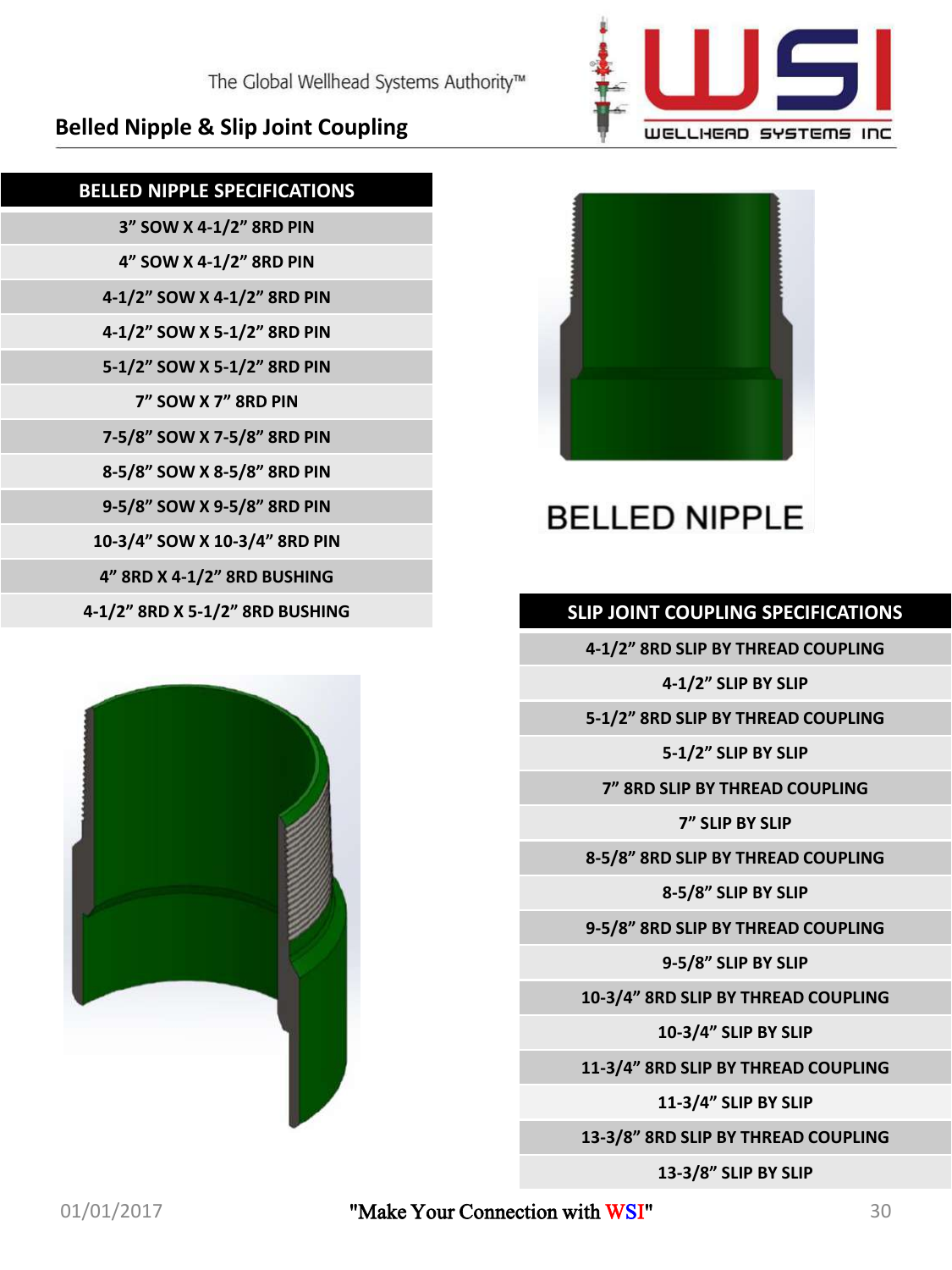#### **Wellhead Systems Inc. Terms and Conditions of Sale**

**DEFINITIONS**: For purposes of this document, the following terms shall have the meaning stated as follows: (A) "WSI": WSI Holdings d/b/a Wellhead Systems, Inc., its subsidiaries, divisions and other affiliates. (B) "WSI Group": WSI, its subsidiaries, divisions and other affiliates and their respective officers, directors, employees and agents, individually and collectively. (C) "Equipment": All equipment, tools, products, materials and supplies and/or merchandise rented or sold by WSI and/or provided in connection with services performed by WSI. (D) "Services": All services furnished by WSI, including services of employees and equipment, tools, trucks and/or other merchandise necessary to perform any such employee's job. (E) "Customer": Party ordering and/or on whose behalf Equipment and/or Services are ordered and/or received from or furnished, rented or sold by WSI. (F) "Claims": All liabilities, losses, claims, fines, penalties, demands, causes of action, proceedings, damages and penalties, including attorney's fees and court costs and expenses.

**TERMS AND CONDITIONS**: Equipment ordered by Customer shall be sold by WSI only on the following terms and conditions of sale ("Sales Terms"). Equipment and Services furnished to Customer by WSI shall be furnished only on the following terms and conditions of Service ("Service Terms"). The Sales Terms and Service Terms shall be referred to herein, individually and collectively, as the "Terms and Conditions". The following provisions are included in each of the applicable Terms and Conditions:

(A) **General**: These Terms and Conditions constitute the entire contract (the "Contract") between the parties and may not be amended except in writing by WSI's authorized representative. Each shipment received by, and Services furnished to, Customer will be only on these Terms and Conditions, notwithstanding different or additional terms and conditions contained on any of Customer's forms, which are hereby objected to and which will not be binding on WSI. The failure of either party to enforce any provision hereof will not constitute a waiver or preclude subsequent enforcement thereof. No partial invalidity of this agreement will affect the remainder. The laws of the State of Texas shall govern the validity, construction, interpretation, and effect of these Terms and Conditions, excluding any choice of law rules which would otherwise require the application of laws of any other jurisdiction, and specifically including any applicable laws governing sanctions or the control of exports. Any dispute related to this Contract that cannot be resolved by negotiation between Customer and WSIshall be settled by binding arbitration conducted in accordance with the Commercial Arbitration Rules of the American Arbitration Association, as amended by this Contract. The arbitration shall take place in Houston, Texas, USA. The parties agree that this provision, the arbitrator's authority to grant relief, and all post-arbitration proceedings shall be subject to the provisions of this document, the governing law specified herein, the United States Arbitration Act, 9 U.S.C. et seq., and the ABA-AAA Code of Ethics of Arbitrators in Commercial Disputes. The arbitrator shall have no power or authority to make awards or issue orders of any kind except as expressly permitted by this document and the substantive law referenced above, and in no event shall the arbitrator have the authority to make any award that provides for punitive or exemplary damages or attorneys' fees.

(B) **Credit**: Any agreement between WSI and Customer is subject to Customer establishing and maintaining credit satisfactory to WSI. WSI reserves the right to approve or reject the credit of any Customer and to establish credit terms for each Customer. WSI can terminate this Contract or modify credit terms at any time prior to delivery of Equipment or furnishing of Equipment or Service personnel without liability if WSI's assessment of Customer's financial condition changes. WSI reserves the right, prior to making any shipment of Equipment or furnishing of Equipment or Service personnel, to require that Customer furnish security for performance of Customer's obligations. Standard payment terms are net 30 days, except as provided elsewhere herein. All payments, unless otherwise specified, shall be made in U.S. Dollars to the address specified on the invoice without any deductions or setoffs. All currency exchange rate changes, duties, taxes, etc., not specifically included on the face of the quotation and/or invoice shall be paid by Customer. If credit terms are not met, in addition to its other legal rights, WSI may (i) defer or cancel, at its option, further shipments of Equipment or Service personnel and (ii) charge Customer interest at the maximum rate permitted by applicable law on the unpaid balance due. Customer will pay all of WSI's costs, including attorney's fees and court costs, incurred in connection with the collection of past due amounts from Customer.

(C) **NO CONSEQUENTIAL DAMAGES**: WSI WILL NOT BE RESPONSIBLE FOR INCIDENTAL OR CONSEQUENTIAL DAMAGES OF ANY KIND, WHICH SHALL INCLUDE BUT NOT BE LIMITED TO, LOSS OF REVENUE, PROFITS OR ANTICIPATED PROFITS, LOSS OF BUSINESS OPPORTUNITY, LOSS OF PRODUCTION, DAMAGES FOR FAILURE TO MEET DEADLINES, LOSS OF USE, RIG TIME EXPENSES, WELL CONTROL EXPENSES, SUBSURFACE DAMAGE, LOSS OF HOLE, RE-DRILLING EXPENSES, RESERVOIR OR FORMATION DAMAGE, POLLUTION DAMAGE AND/OR WRECK OR DEBRIS REMOVAL EXPENSE ("CONSEQUENTIAL DAMAGES").

(D) **Force Majeure**: WSI will not be liable for any damages, including special and Consequential Damages, caused by events of force majeure or any other occurrences beyond WSI's reasonable control. In the event of any such occurrence, the time for performance will be extended automatically for such reasonable time as is necessary to permit performance hereof.

(E) **DISCLAIMER OF WARRANTIES/SERVICES AND TECHNICAL INFORMATION**: ANY ASSISTANCE IN EQUIPMENT INSTALLATION OR TECHNICAL OR ENGINEERING INFORMATION CONCERNING EQUIPMENT OR SERVICES PROVIDED BY WSI WILL BE ADVISORY ONLY, AT CUSTOMER'S SOLE COST AND ON AN "AS IS" BASIS. NO WARRANTY IS GIVEN WITH RESPECT TO SUCH SERVICES OR INFORMATION AND WSI WILL NOT BE LIABLE FOR ANY CLAIMS ARISING FROM ITS FURNISHING OR CUSTOMER'S USE OF SUCH ASSISTANCE OR INFORMATION.

(F) **Availability**: Customer agrees that, although a price is listed in any Price List, the Equipment listed may or may not be available in all and/or any of WSI's locations.

(G) **Insurance**: The parties agree that the indemnities provided by Customer herein shall be supported either by available insurance or be voluntarily self-insured, in whole or part. Customer will, at its expense, maintain a policy of insurance with limits of at least US\$500,000 insuring Customer's obligations herein, which policies shall be primary and name WSI as additional insured. Customer shall provide WSI with a current certificate of insurance as evidence of such insurance policy

(H) **Taxes**: All prices and day rates quoted are net of customs fees, duties, and all taxes (including, sales, use, excise or similar taxes and foreign withholding taxes) and Customer shall be responsible for all such amounts.

(I) **Acceptance**: Customer acknowledges and represents that it has reviewed these terms, conditions and the prices in the applicable Price List, including any additional terms and conditions concerning specific Equipment and/or Services where applicable and Customer shall keep itself apprised of all revisions, changes and/or amendments thereto. (J) **Assignment**: Customer may not assign any rights or obligations hereunder, without WSI's written consent.

(K) **Amendment of Indemnities to Conform to Law**: The indemnities provided by Customer herein shall be limited to the extent necessary for compliance with the laws of the applicable jurisdiction, and to the extent any laws are at variance with the indemnities provided herein, such indemnities shall be deemed to be amended so as to comply with .<br>such laws.

(L) **Termination/Survival**: No termination shall relieve Customer of any liability incurred hereunder and the obligations of Customer hereunder shall continue and survive such termination, including all indemnities contained herein which are made expressly for the benefit of WSI Group.

(M) **Acceptance of Terms and Conditions by Customer**: (i) In the event of a conflict between these Terms and Conditions and the provisions of any of Customer's printed or other prepared form of purchase orders, work or service orders, job or delivery tickets, or other similar forms, the provisions of these Terms and Conditions shall govern and control. (ii) Customer agrees to the Terms and Conditions contained herein, unless Customer specifically objects to WSI in writing, to those specific Terms and Conditions which are not acceptable, (a) no later than 7 days after sales confirmation date or invoice date, whichever is earlier, or (b) prior to the time WSI, as per Customer's request, dispatches Equipment or Service personnel to Customer, whichever is earlier. Any conflict between these Terms and Conditions and the provisions of any of Customer's work or service orders, job or delivery tickets, or any other similar forms, shall not constitute an objection in writing by Customer. These Terms and Conditions shall not be altered, changed or modified, except as specifically provided herein or by the written agreement of Customer and WSI, signed by a duly authorized officer or representative of WSI.

(N) **Existing Agreements**: In the event that Customer and the applicable WSI entity supplying the goods and services have entered into a current Master Service Agreement (MSA) the terms and conditions of the MSA shall control.

(O) **Registrations**: Customer hereby authorizes WSI to sign on Customer's behalf any final statements, financing change statements or similar documents necessary to perfect any security interest or lien created in WSI's favor in this Contract. Customer hereby waives its right to receive copies of any such statements or documents.

(P) **Confidentiality**: Customer shall strictly maintain the confidentiality of all confidential information concerning WSI, Equipment or Services, which is acquired by or disclosed to Customer. Customer shall not acquire any title, interest or rights in such confidential information pursuant to this Contract.

#### **SALES TERMS**

1. **LIMITED WARRANTY/DISCLAIMER**: (A) Provided that Customer subjects Equipment only to operating conditions specified by Customer when the order is placed, if any, and operates it in accordance with WSI's written operating instructions, if any, WSI warrants Equipment sold pursuant hereto to be free of defects in material and workmanship for a period of 1 year after the date Equipment is delivered. The above warranty does not apply to: (i) used Equipment or Equipment that has been repaired or worked over; (ii) Equipment that has been modified or subjected to improper handling, storage, installation, operation or maintenance by Customer, including use of unauthorized replacement parts; (iii) component parts not manufactured by WSI, whether purchased by WSI or furnished by Customer, such parts being subject to any applicable manufacturer's warranty; (iv) parts requiring replacement because of normal wear and tear; (v) design on those jobs where WSI prepared drawings, lists or bills of material from designs furnished by others; and (vi) models or samples furnished to Customer as illustrations only of general properties of equipment. This warranty will not apply if Customer, on request by WSI, does not return the defective part to WSI for inspection, freight prepaid. (B) WSI's liability for breach of this warranty is expressly limited to the repair or replacement, at its sole option, of any Equipment or parts of Equipment which prove to be defective during the warranty period. All parts repaired or replaced hereunder<br>shall be repaired or replaced F.O.B. WSI's Plant (i.e. location from which Equipment is<br>shipped.) (C) WSI'S OBLIGATION TO REPAIR OR AGREED AND LIQUIDATED DAMAGES FOR ANY BREACH OF WSI'S WARRANTY. THIS LIMITED EXPRESS WARRANTY, AND THE STATED REMEDIES FOR BREACH THEREOF, SHALL BE IN LIEU OF ANY AND ALL OTHER WARRANTIES, EXPRESS OR IMPLIED, INCLUDING WITHOUT LIMITATION, WARRANTIES FOR MERCHANTABILITY OR FITNESS FOR ANY PARTICULAR PURPOSE, AND IN LIEU OF LIABILITY FOR WSI'S NEGLIGENCE OR FAULT. WSI WILL NOT BE RESPONSIBLE FOR INCIDENTAL OR CONSEQUENTIAL DAMAGES OF ANY KIND. (D) Notice of defective products or services must be given in writing to WSI by the Customer. Customer or user of the products must keep the products in unaltered condition for examination by WSI representative. All warranty claims must be made within ten (10) days after discovery, or after such claims should have been discovered, or else be barred from any remedy

Notwithstanding the preceding, used parts and assemblies – unless rebuilt by WSI and specifically stated otherwise on the quotation or invoice, will carry no warranty. Warranties will not apply and be void if the product or Service has been subjected to or suffered misuse, negligence, abuse, neglect, accident, or has not been installed or operated or repaired in accordance with applicable published instructions or has been installed in or operated under more severe conditions than those specified for the particular product or Service or has been altered so as to affect its ability or reliability (except where such alteration has been accomplished with the prior written consent of WSI). Products sold by WSI, but manufactured by another company, will carry only the warranty of the ufacturer, and Customer will rely solely on that warranty. The liability of WSI for any loss or damage resulting to Customer or user or any third party from any defect in any product or Service will not, in any case, exceed the selling price which WSI received from Customer for that product or Service. WSI does not warrant that any of the products sold by it, if used or sold in combination with other equipment or used in the practice of methods or processes, will not, by virtue of such combination or use, infringe patents of others and WSI shall not be liable for any patent infringement arising from, or by reason of, any use or sale of any materials, Equipment or products not of WSI's manufacture or for the use or sale of any materials, Equipment or products or other goods specially made, in whole or in part, to Customer's design specifications.

2. **Return Policy**: Products purchased from WSI may be returned for credit provided the returned item is unused, in new condition, and considered by WSI to be a normally stocked item and WSI gives its written consent to such return at WSI's sole discretion. A minimum restocking fee of 20% of list price plus freight will be charged for inspection and testing on all products returned for credit. No products or other material will be accepted for credit after ninety (90) days from date of purchase.

3. **Cancellation or Changes**: There shall be no cancellations without WSI's written consent at WSI's sole discretion. Any cancellation at Customer's request may result in a cancellation charge equal to (a) if standard Equipment, 20% of, and (b) if nonstandard or special Equipment, 100% of, the full Contract price for Equipment billable by WSI to<br>Customer, before any discount. Purchase orders once placed and accepted can be<br>changed only with WSI's written consent. WSI reserves the

or design and construction modifications to Equipment or Services provided these changes do not affect the performance of those Equipment or Services.

4. **Prices**: (A) Prices for standard Equipment will be the sales price shown on WSI's current product sales price list (the "Price List"). Prices are subject to change at any time without notice. (B) Requests for quotations for nonstandard Equipment should be sent to the appropriate WSI office. Quoted prices are valid for 30 days after the date of the quotation. Unless otherwise noted on the quotation, validity of the quotation may be extended at the sole option of WSI. (C) Prices are EX WORKS WSI's point of manufacture or one of WSI's stocking points, depending on the location from which the Equipment is shipped. (D) Customer will arrange for shipment of Equipment, at Customer's risk, and pay for all crating, handling and shipping costs. If Customer requests WSI to arrange for shipment or does not furnish WSI with shipping instructions prior to the time Equipment is ready for shipment, WSI will ship Equipment to Customer in a commercially reasonable manner, at Customer's risk, and WSI may charge Customer at WSI's cost, plus 15% or as otherwise agreed to by the parties. (E) Prices are based on WSI's standard procedures and specifications for manufacturing and testing Equipment. Cost of additional labor, materials or outside service for modification of such procedures or specifications requested by Customer will be charged to Customer at WSI's total cost, plus 15%, including direct and indirect cost, such as engineering, labor, overhead and shop supplies. (F) Prices do not include the cost of personnel or equipment required to install the Equipment. Upon request, WSI may provide such personnel and Equipment at its prevailing rates at the time of installation.

5. **DISCLAIMER**: WSI will use reasonable efforts to have Equipment ready for shipment by the date agreed to by WSI, subject to receipt by WSI of all necess Customer information, including approval of drawings. HOWEVER, WSI ASSUMES NO LIABILITY FOR DAMAGES INCURRED AS A RESULT OF ITS LATE DELIVERY OF EQUIPMENT, REGARDLESS OF CAUSE.

6. **Delivery, Title and Risk of Loss**: (A) Delivery, title and risk of loss will pass to Customer upon the date WSI notifies Customer the Equipment is ready for delivery to Customer or Customer's agent or carrier. EX WORKS WSI's Plant (i.e. location from which Equipment is shipped.) Customer shall be responsible for arranging shipping and for all shipping costs. (B) If WSI has not received shipping instructions at the time of delivery or if Customer requests that WSI store the Equipment until further instruction, WSI shall act as a bailee of such Equipment and may charge Customer WSI's customary storage rates. During any such bailment, Customer will maintain all-risk property insurance on Equipment, at its replacement value, and WSI will not be liable for deterioration of Equipment resulting from atmospheric conditions, acts of God, or other events not within WSI's reasonable control.

7. **CUSTOMER'S INDEMNITY OF WSI GROUP**: IF WSI MANUFACTURES OR MODIFIES EQUIPMENT IN ACCORDANCE WITH CUSTOMER'S PLANS OR SPECIFICATIONS, CUSTOMER WILL DEFEND, INDEMNIFY, RELEASE AND HOLD WSI GROUP HARMLESS FROM AND AGAINST ALL CLAIMS BY CUSTOMER, OR ANY OTHER PERSON OR ENTITY, AGAINST WSI GROUP OF EVERY KIND OR CHARACTER WHATSOEVER, INCLUDING BUT NOT LIMITED TO THOSE CLAIMS ARISING IN CONNECTION WITH BODILY INJURY, DEATH OR DAMAGE TO PROPERTY ARISING OUT OF, DIRECTLY MOLD WIS GROUP HARMLESS FROM AND AGAINST ALL CLAIMS BY<br>HOLD WIS GROUP HARMLESS FROM AND AGAINST ALL CLAIMS BY<br>EVERY KIND OR CHARACTER WHATSOEVER, INCLUDING BUT NOT<br>EVERY KIND OR CHARACTER WHATSOEVER, INCLUDING BUT NOT<br>LIMI OR INDIRECTLY, OR IN ANY MANNER CONNECTED WITH SUCH EQUIPMENT, INCLUDING ALL CLAIMS RESULTING, EITHER IN WHOLE OR IN PART, FROM WSI GROUP'S ALLEGED BREACH OR BREACH OF IMPLIED OR EXPRESSED WARRANTY (EXCEPT AS SPECIFICALLY PROVIDED HEREIN), OR OF THE DOCTRINE OF STRICT LIABILITY IN TORT OF WSI GROUP OR ANY OTHER PERSON OR LEGAL ENTITY FOR WHICH WSI GROUP IN LAW WOULD OTHERWISE BE HELD LIABLE, IRRESPECTIVE OF WHETHER WSI GROUP MAY BE ALLEGED OR PROVEN TO HAVE BEEN NEGLIGENT, (INCLUDING BUT NOT LIMITED TO ACTIVE, PASSIVE, SOLE JOINT, CONCURRENT OR COMPARATIVE) OR OTHERWISE LEGALLY LIABLE (WITH OR WITHOUT FAULT OR WHETHER STRICTLY LIABLE OR IN BREACH OF ANY WARRANTY) ANY SUCH CLAIMS, WHETHER SUCH CLAIMS ARE BASED ON THEORIES OF CONTRACT LAW, TORT LAW, OR OTHERWISE, DIRECT OR INDIRECT, INCLUDING SPECIAL AND CONSEQUENTIAL DAMAGES FOR BODILY INJURY, DEATH OR PROPERTY DAMAGE OR DESTRUCTION OR ECONOMIC LOSS (INCLUDING, BUT NOT LIMITED TO SUBSURFACE PROPERTY OR PROPERTY RIGHTS), OR ON ACCOUNT OF INFRINGEMENT OF ANY PATENT, DESIGN, COPYRIGHT, OR TRADE NAME OR MARK.

8. **Design and Construction Modification**: WSI may modify the design and method of construction of any Equipment without notice and without incurring any obligation to furnish or install such modification on Equipment previously or subsequently sold.

9. **Compliance with Laws**: Compliance with safety and health laws and regulations relating to the use of any Equipment or products is the sole responsibility of Customer, WSI makes no representations with respect thereto.

10. **Quotations**. Unless otherwise agreed in writing by WSI, quotations furnished by WSI are not intended as and shall not be construed as constituting an offer to Customer, and any quotation of WSI is subject to, and shall not become binding upon WSI until (i) actual receipt by WSI of Customer's written order based on all the Terms and Conditions stated herein, without qualification, within 30 days after the date hereof, and (ii) WSI's written acceptance of such order.

11. **International Sales**. Unless otherwise specified in writing signed by WSI, ipment sold from a WSI location in the USA for shipment to another country shall in addition to these Terms and Conditions, be governed by the following: (a) all prices and terms of sale are FCA (Incoterms 2000) WSI's factory from which shipment is made; (b) all orders hereunder are subject to WSI's ability to obtain export licenses and other necessary papers within a reasonable period; (c) Customer will furnish all Consular and Custom declarations and will accept and bear all responsibility for penalties resulting from errors or omissions thereon; (d) Customer shall not export or re-export the Equipment or any goods or items which incorporate the Equipment if the export or reexport would violate the export or import laws of the United States or any other applicable jurisdiction; (e) WSI reserves the right to require Customer to provide an irrevocable Letter of Credit with a bank in terms acceptable to WSI or an advance payment deposited into a WSI nominated account; and (e) the United Nations Convention for the International Sale of Goods shall not apply to this agreement.

WSI"